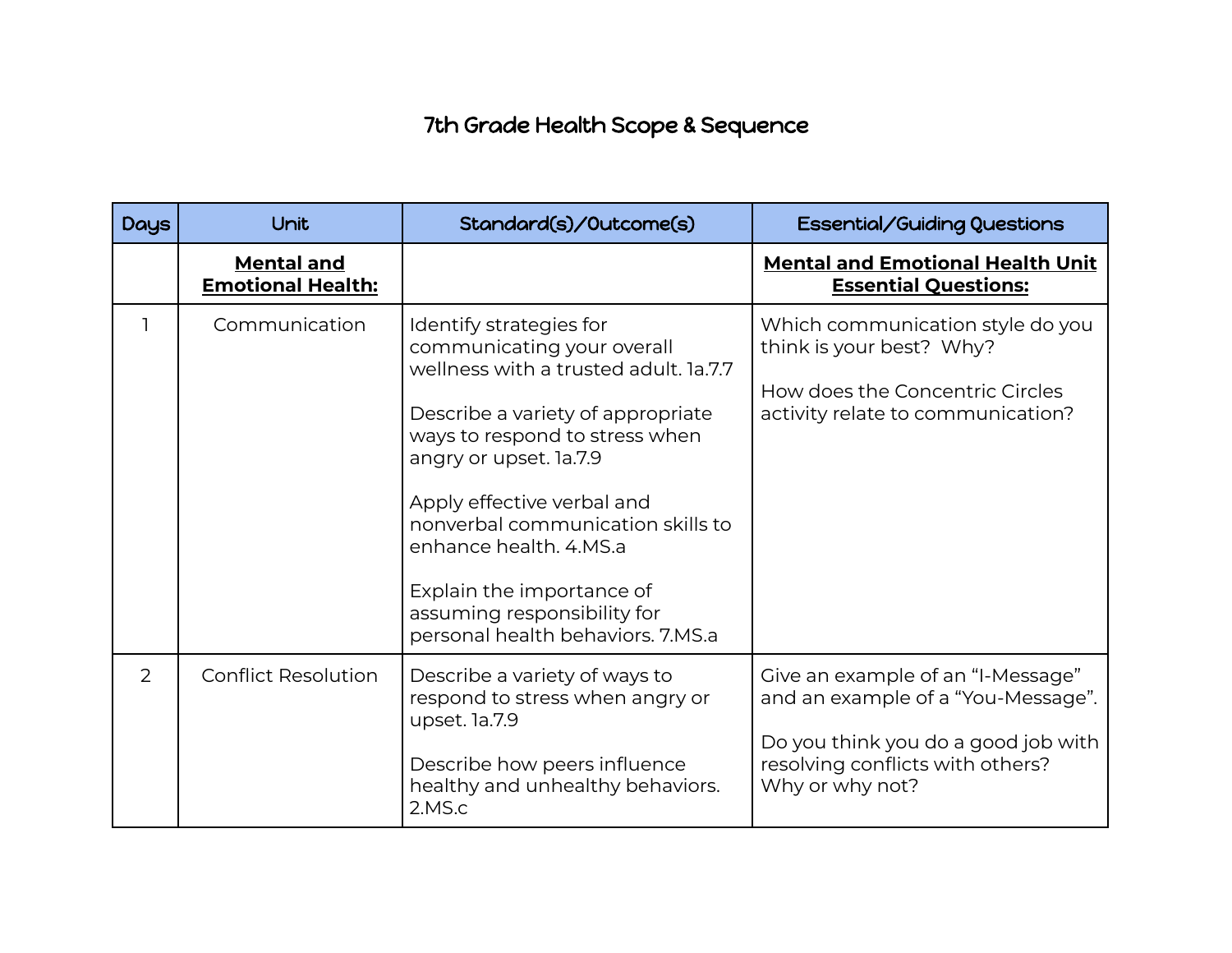|                                                                                            | Apply effective verbal and<br>nonverbal communication skills to<br>enhance health, 4.MS.a<br>Demonstrate effective conflict<br>management or resolution<br>strategies. 4.MS.c<br>Demonstrate how to ask for<br>assistance to enhance the health of<br>self and others. 4.MS.d<br>Choose healthy alternatives over<br>unhealthy alternatives when<br>making a decision. 5.MS.g<br>Apply strategies and skills needed<br>to attain a personal health goal.<br>6.MS.c |                                                                                                                              |
|--------------------------------------------------------------------------------------------|--------------------------------------------------------------------------------------------------------------------------------------------------------------------------------------------------------------------------------------------------------------------------------------------------------------------------------------------------------------------------------------------------------------------------------------------------------------------|------------------------------------------------------------------------------------------------------------------------------|
|                                                                                            | Demonstrate healthy practices and<br>behaviors that will maintain or<br>improve the health of self and<br>others. 7.MS.b                                                                                                                                                                                                                                                                                                                                           |                                                                                                                              |
| Speaker from Health<br>Department on the<br>topic of Mental and<br><b>Emotional Health</b> | Describe how peers influence<br>health and unhealthy behaviors.<br>2.MS.c<br>Analyze how messages from media                                                                                                                                                                                                                                                                                                                                                       | What type of harassment do you<br>think is most common here at ____<br>middle school? Why do you think it<br>is most common? |
|                                                                                            | influence health behaviors. 2.MS.e                                                                                                                                                                                                                                                                                                                                                                                                                                 |                                                                                                                              |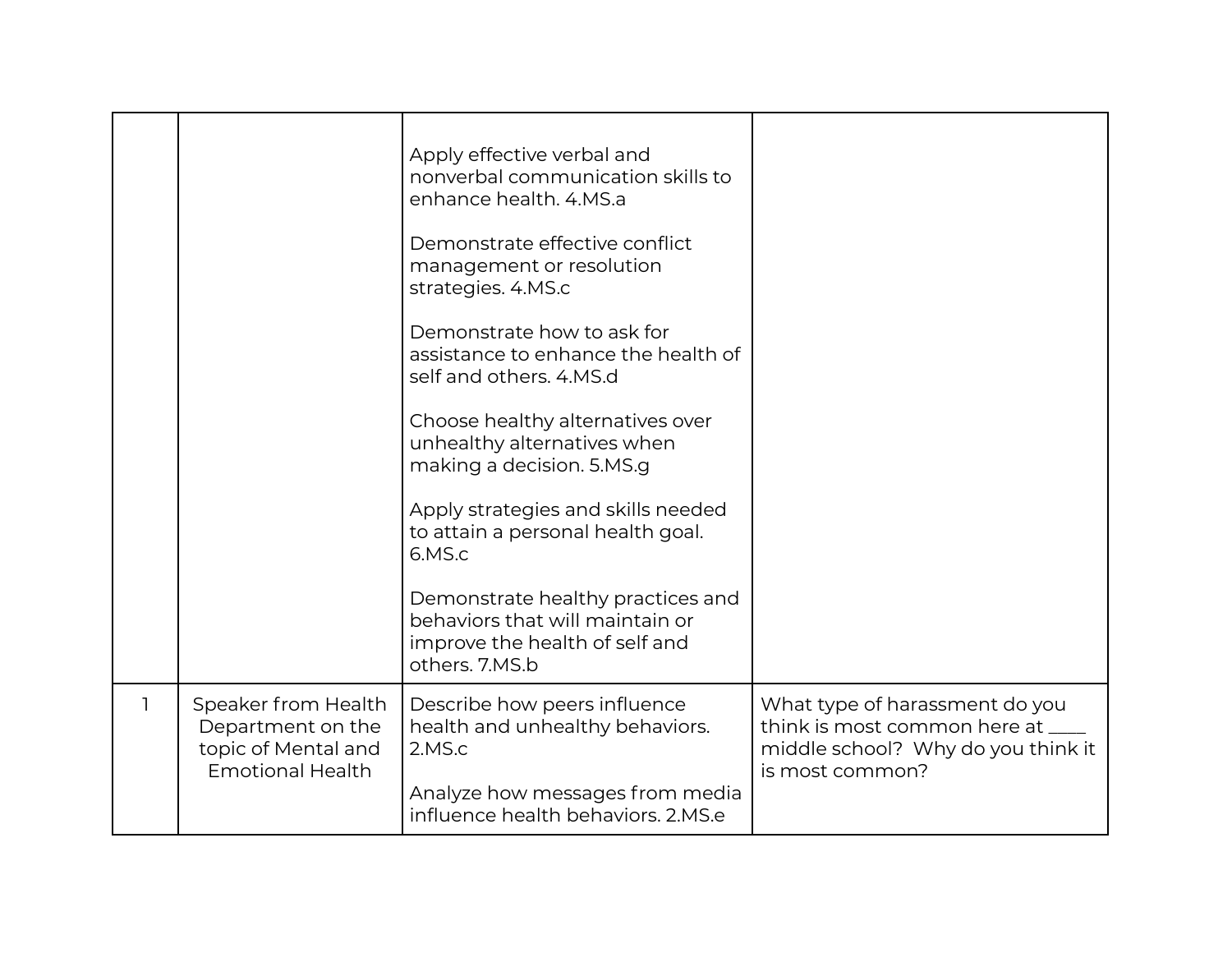|                |                 | Describe situations that may<br>require professional health services.<br>3.MS.d               |                                                                |
|----------------|-----------------|-----------------------------------------------------------------------------------------------|----------------------------------------------------------------|
|                |                 | Locate valid and reliable health<br>products and services. 3.MS.e                             |                                                                |
|                |                 | Apply effective verbal and<br>nonverbal communication skills to<br>enhance health. 4.MS.a     |                                                                |
|                |                 | Demonstrate how to ask for<br>assistance to enhance the health of<br>self and others, 4.MS.d  |                                                                |
|                |                 | Demonstrate behaviors that avoid<br>or reduce health risks to self and<br>others. 7.MS.c      |                                                                |
|                |                 | Demonstrate how to influence and<br>support others to make positive<br>health choices. 8.MS.b |                                                                |
| $\overline{2}$ | <b>Bullying</b> | Analyze the impact of media<br>influences on harassing and<br>intimidating behaviors. 1d.7.1  | What first comes to mind when you<br>hear the term "bullying"? |
|                |                 | Recognize inappropriate use of<br>technology as it relates to                                 | What are long-term effects of<br>bullying?                     |
|                |                 | harassment, stalking, and other<br>intimidating behaviors. 1d.7.2                             | What are short-term effects of<br>bullying?                    |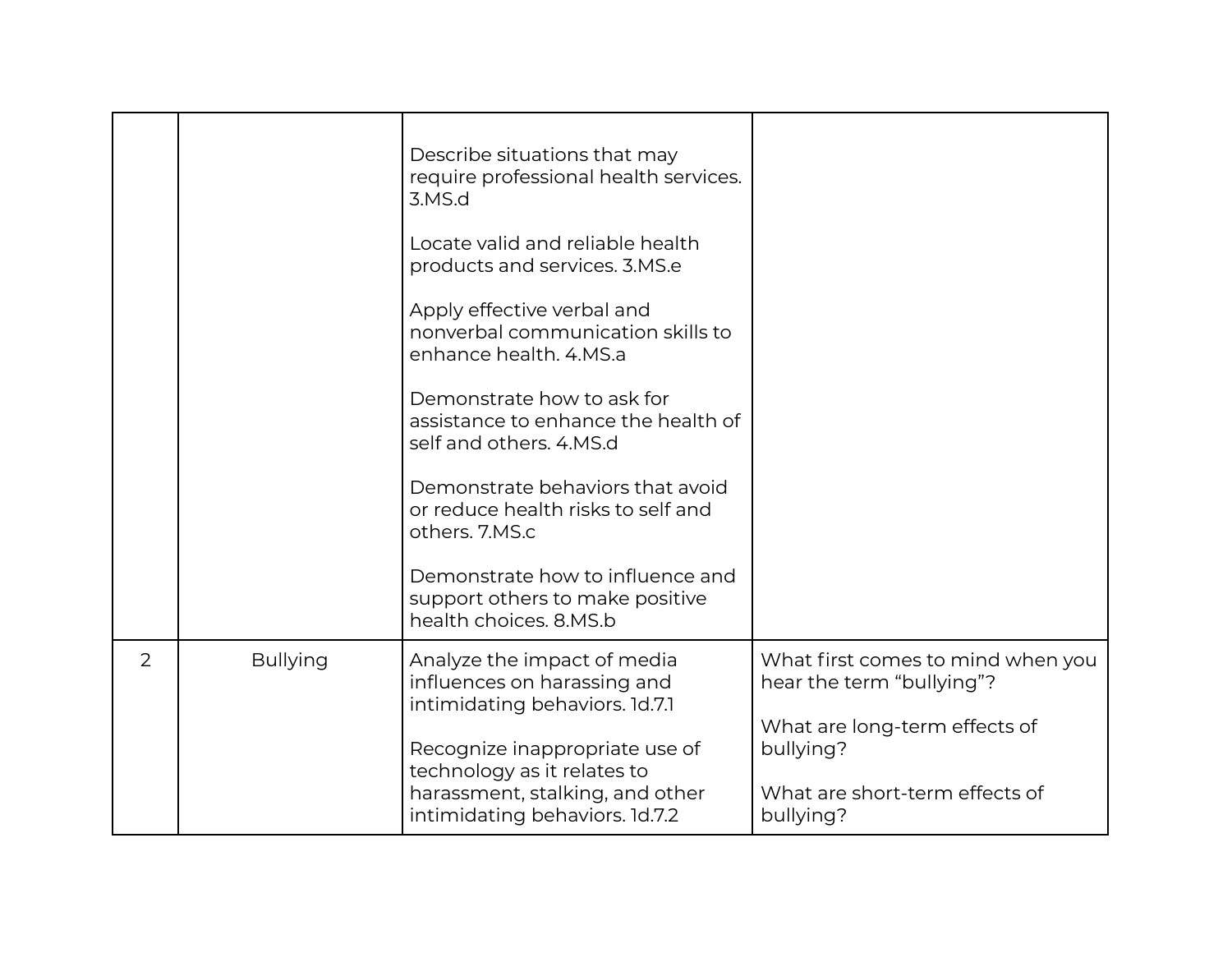|  | Analyze the influence of peer<br>groups as they relate to harassing<br>and intimidating behaviors. 1d.7.5                                                                                   |  |
|--|---------------------------------------------------------------------------------------------------------------------------------------------------------------------------------------------|--|
|  | Identify the process of reporting<br>incidents of harassment, stalking,<br>and other intimidating behaviors.<br>1d.7.13                                                                     |  |
|  | Demonstrate ways to be a positive<br>bystander by responding or<br>reporting if someone is being<br>sexually mistreated, groomed,<br>harassed, abused, assaulted, or<br>exploited. 1.d.7.14 |  |
|  | Identify the need to empower and<br>support people who experience<br>racism, harassment, or abuse.<br>1d.7.16                                                                               |  |
|  | Describe how peers influence<br>healthy and unhealthy behaviors.<br>2.MS.c                                                                                                                  |  |
|  | Analyze how messages from media<br>influence health behaviors, 2.MS.e                                                                                                                       |  |
|  | Analyze the influence of technology<br>on personal and family health.<br>2.MS.f                                                                                                             |  |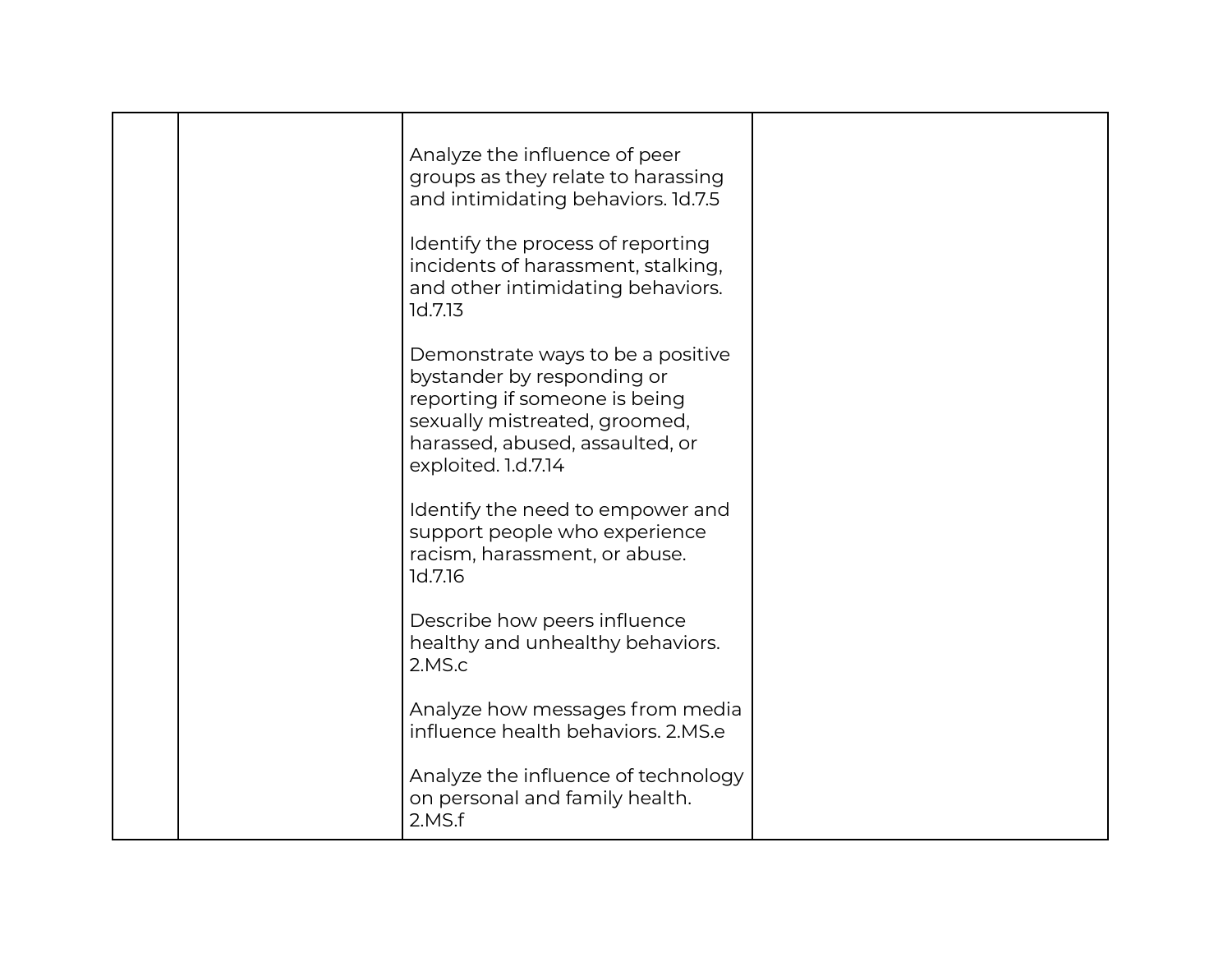|   |                                     | Demonstrate how to ask for<br>assistance to enhance the health of<br>self and others, 4.MS.d<br>Demonstrate healthy practices and<br>behaviors that will maintain or<br>improve the health of self and<br>others. 7.MS.b                                                                                                                                                                                                                                                   |                                                                                                                                                                                                                                                                             |
|---|-------------------------------------|----------------------------------------------------------------------------------------------------------------------------------------------------------------------------------------------------------------------------------------------------------------------------------------------------------------------------------------------------------------------------------------------------------------------------------------------------------------------------|-----------------------------------------------------------------------------------------------------------------------------------------------------------------------------------------------------------------------------------------------------------------------------|
|   |                                     | Demonstrate behaviors that reduce<br>health risks to self and others.<br>7.MS.c                                                                                                                                                                                                                                                                                                                                                                                            |                                                                                                                                                                                                                                                                             |
| 5 | <b>Bullying Project</b><br>Research | Analyze the impact of media<br>influences on harassing and<br>intimidating behaviors. 1d.7.1<br>Recognize inappropriate use of<br>technology as it relates to<br>harassment, stalking, and other<br>intimidating behaviors. 1d.7.2<br>Analyze the influence of peer<br>groups as they relate to harassing<br>and intimidating behaviors. 1d.7.5<br>Identify the process of reporting<br>incidents of harassment, stalking,<br>and other intimidating behaviors.<br>1d.7.13 | What can you do to help stop the<br>bullying problem here at our<br>school?<br>What are some anti-bullying<br>initiatives that you're aware of?<br>How can you advocate against<br>bullying in your community?<br>How would BEING a bully affect<br>your personal wellness? |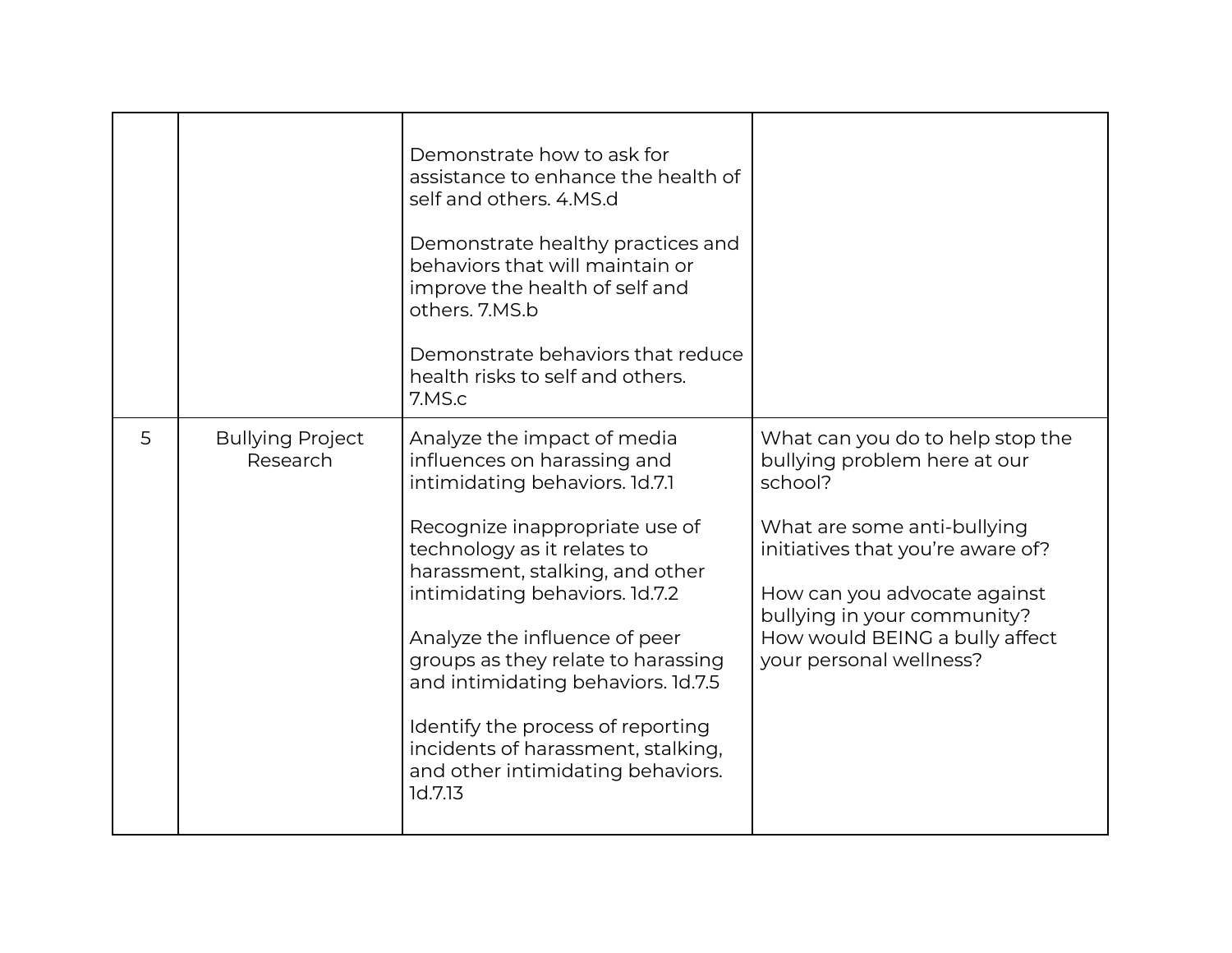|  | Demonstrate ways to be a positive<br>bystander by responding or<br>reporting if someone is being<br>sexually mistreated, groomed,<br>harassed, abused, assaulted, or<br>exploited. 1.d.7.14 |  |
|--|---------------------------------------------------------------------------------------------------------------------------------------------------------------------------------------------|--|
|  | Identify the need to empower and<br>support people who experience<br>racism, harassment, or abuse.<br>1d.7.16                                                                               |  |
|  | Describe how peers influence<br>healthy and unhealthy behaviors.<br>2.MS.c                                                                                                                  |  |
|  | Analyze how messages from media<br>influence health behaviors, 2.MS.e                                                                                                                       |  |
|  | Analyze the influence of technology<br>on personal and family health.<br>2.MS.f                                                                                                             |  |
|  | Locate valid and reliable health<br>products and services. 3.MS.e                                                                                                                           |  |
|  | Demonstrate how to ask for<br>assistance to enhance the health of<br>self and others. 4.MS.d                                                                                                |  |
|  | Demonstrate healthy practices and<br>behaviors that will maintain or                                                                                                                        |  |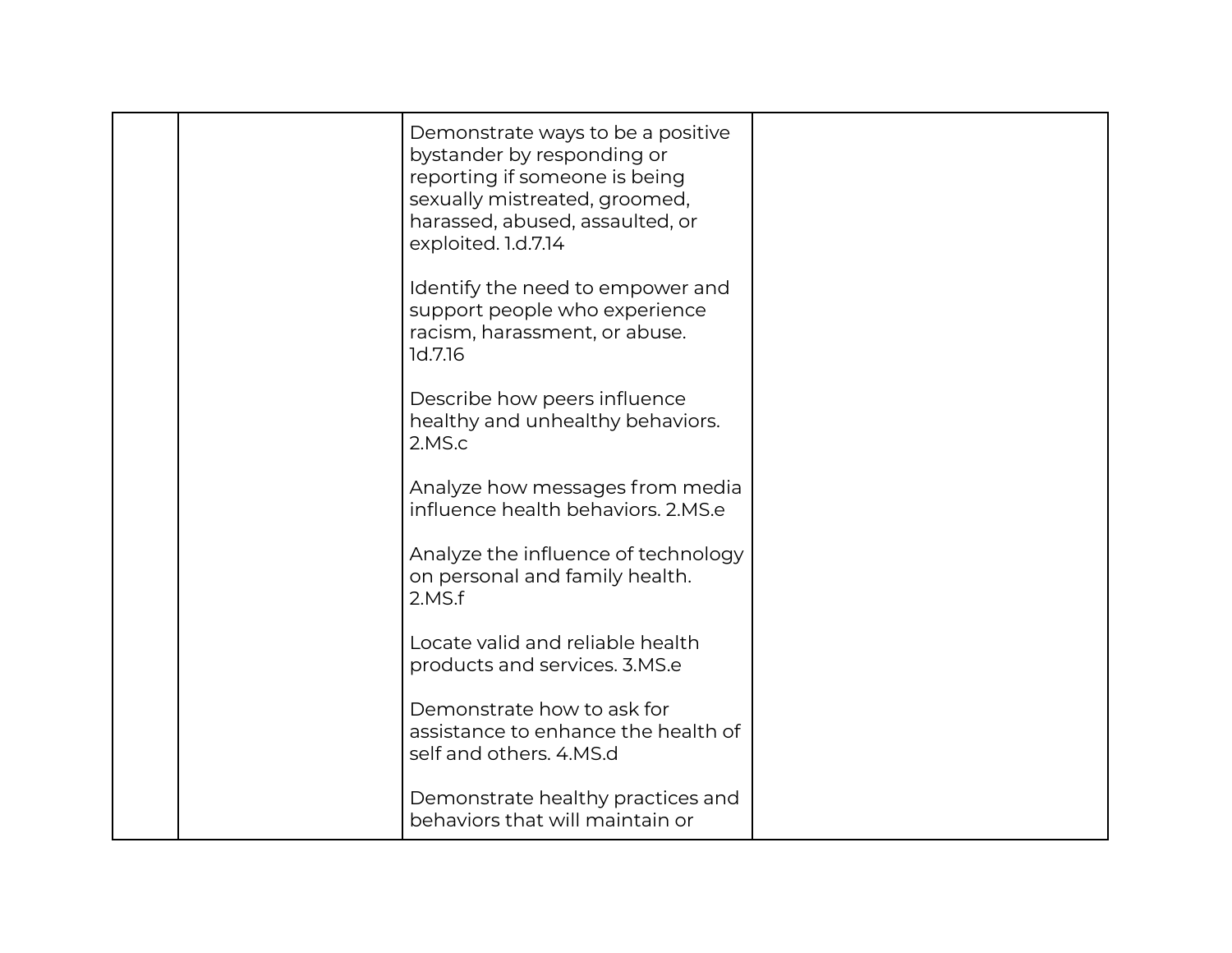|   |                                             | improve the health of self and<br>others. 7.MS.b<br>Demonstrate behaviors that reduce<br>health risks to self and others.<br>7.MS.c<br>State a health-enhancing position<br>on a topic and support it with<br>accurate information. 8.MS.a<br>Demonstrate how to influence and<br>support others to make positive<br>health choices. 8.MS.b                   |                                                                                                                                                                                                                                                                                  |
|---|---------------------------------------------|---------------------------------------------------------------------------------------------------------------------------------------------------------------------------------------------------------------------------------------------------------------------------------------------------------------------------------------------------------------|----------------------------------------------------------------------------------------------------------------------------------------------------------------------------------------------------------------------------------------------------------------------------------|
|   | <b>Substance Abuse</b><br><b>Prevention</b> |                                                                                                                                                                                                                                                                                                                                                               | <b>Substance Abuse Prevention Unit</b><br><b>Essential Questions:</b>                                                                                                                                                                                                            |
| 3 | Alcohol                                     | Identify the physical effects of<br>alcohol, opioids, nicotine products,<br>marijuana products, and other<br>drugs. 1b.7.2<br>Describe the negative<br>consequences of using alcohol,<br>nicotine products, marijuana<br>products, opioids (including the<br>lethal effects of fentanyl), and other<br>drugs. 1b.7.3<br>Describe the positive alternatives to | How can alcohol use affect<br>long-term personal wellness?<br>How can the short-term effects of<br>alcohol impair a person's<br>judgment? (stations $-$ day 3 & 4)<br>In your opinion, would you consider<br>alcohol a harmful drug? Why or<br>why not? (Alcohol Man Assessment) |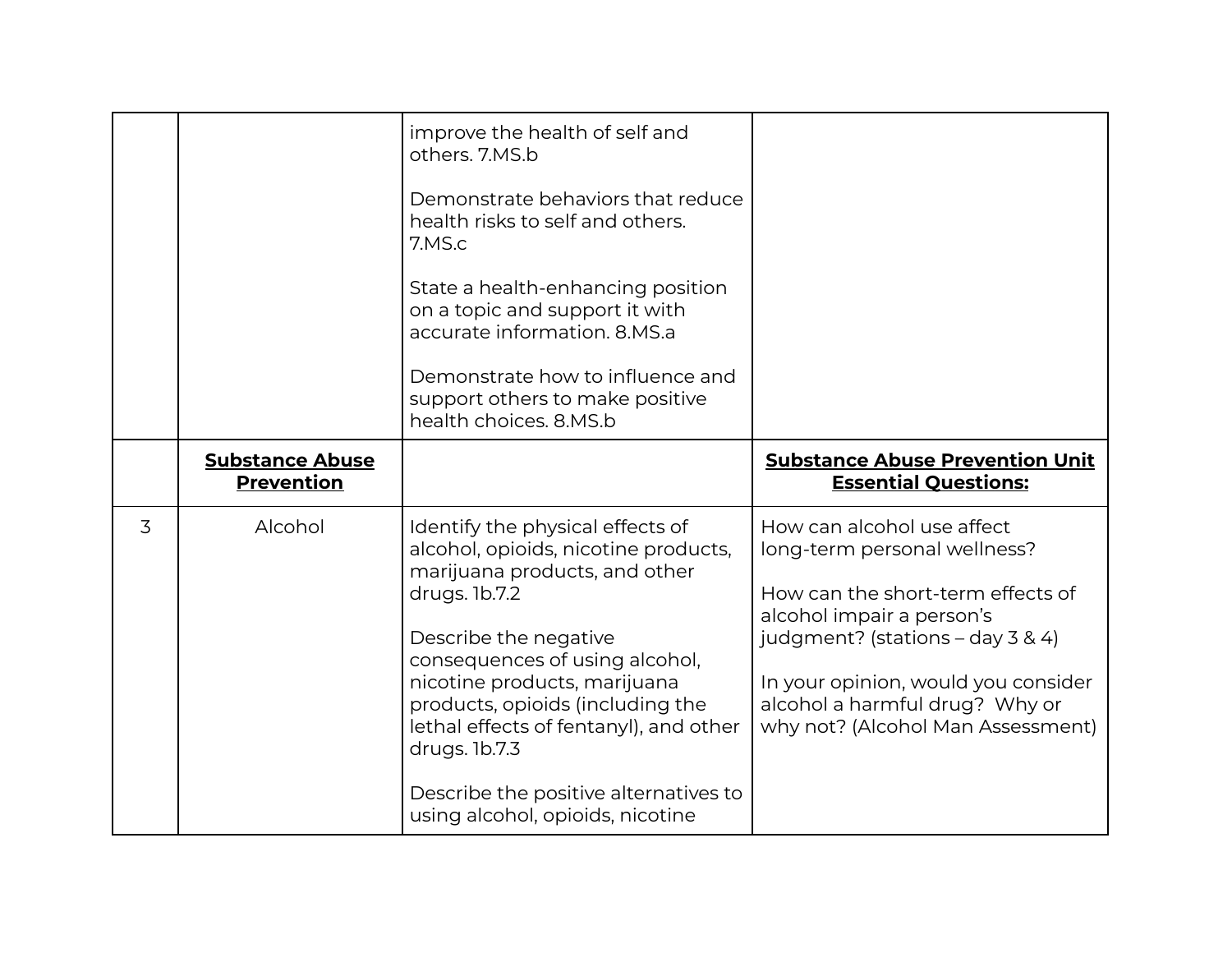|  | products, marijuana products, and<br>other trending drugs or<br>substances. 1b.7.4                                                                                                                     |  |
|--|--------------------------------------------------------------------------------------------------------------------------------------------------------------------------------------------------------|--|
|  | Explain why using alcohol, opioids,<br>nicotine products, marijuana<br>products, and other trending drugs<br>or substances is an unhealthy way<br>to manage stress, anxiety, and<br>depression. 1b.7.5 |  |
|  | Determine the benefits of being<br>drug free from alcohol, opioids,<br>nicotine products, marijuana<br>products, and other drugs. 1.b.7.6                                                              |  |
|  | Describe how peers influence<br>healthy and unhealthy behaviors.<br>2.MS.c                                                                                                                             |  |
|  | Analyze how messages from media<br>influence health behaviors, 2.MS.e                                                                                                                                  |  |
|  | Explain how the perceptions of<br>norms influence healthy and<br>unhealthy behaviors. 2.MS.g                                                                                                           |  |
|  | Explain how the influence of<br>personal values and beliefs on<br>individual health practices and<br>behaviors. 2.MS.h                                                                                 |  |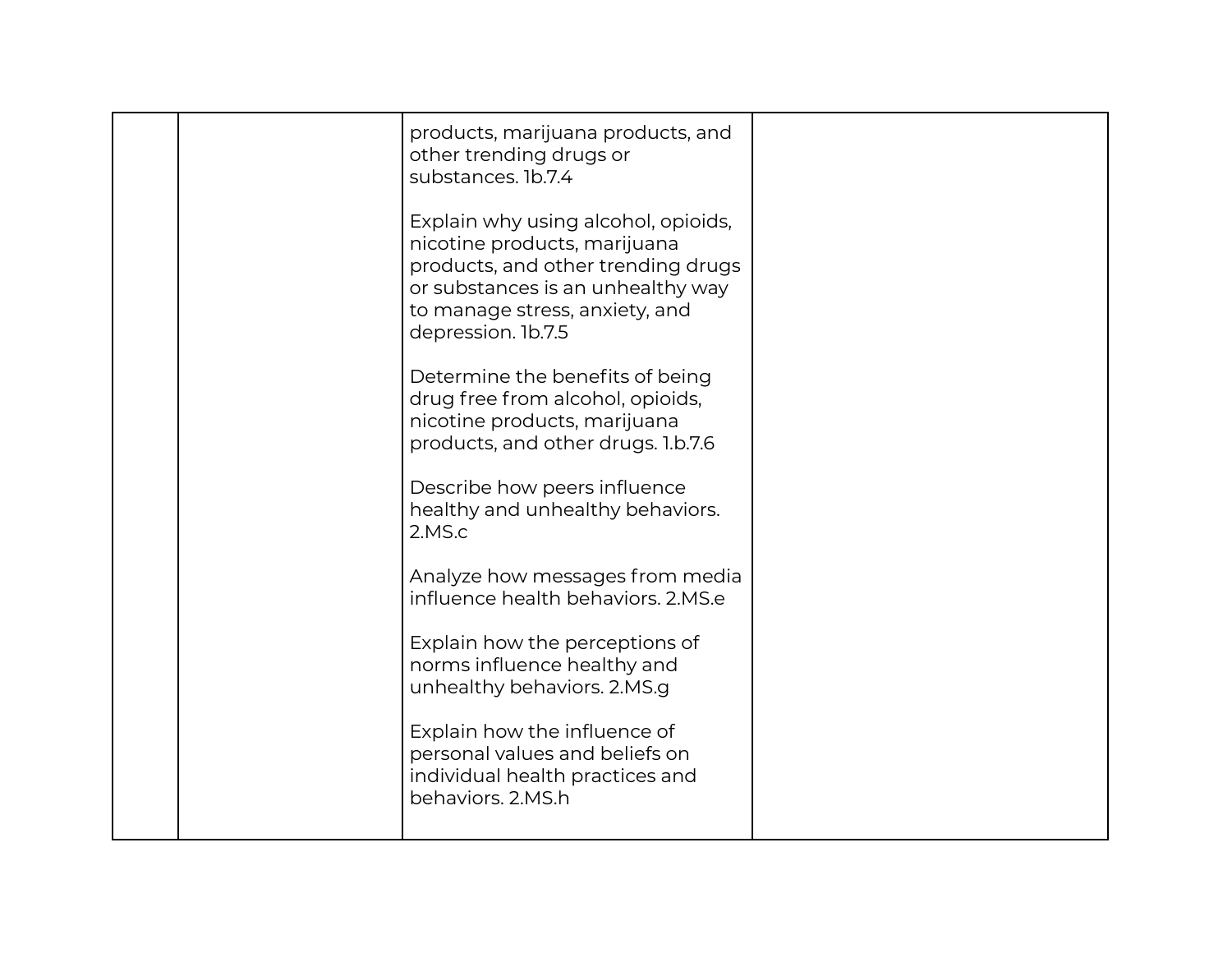|   |                 | Demonstrate refusal and<br>negotiation skills to avoid or reduce<br>health risks, 4.MS.b<br>Choose healthy alternatives over<br>unhealthy alternatives when<br>making a decision. 5.MS.f<br>Explain the importance of<br>assuming responsibility for<br>personal health behaviors. 7.MS.a                                                                                                                                                                                                                                                                      |                                                                                                                                                                                       |
|---|-----------------|----------------------------------------------------------------------------------------------------------------------------------------------------------------------------------------------------------------------------------------------------------------------------------------------------------------------------------------------------------------------------------------------------------------------------------------------------------------------------------------------------------------------------------------------------------------|---------------------------------------------------------------------------------------------------------------------------------------------------------------------------------------|
| 4 | Juuling/Vatping | Identify the physical effects of<br>alcohol, opioids, nicotine products,<br>marijuana products, and other<br>drugs. 1b.7.2<br>Describe the negative<br>consequences of using alcohol,<br>nicotine products, marijuana<br>products, opioids (including the<br>lethal effects of fentanyl), and other<br>drugs. 1b.7.3<br>Describe the positive alternatives to<br>using alcohol, opioids, nicotine<br>products, marijuana products, and<br>other trending drugs or<br>substances. 1b.7.4<br>Explain why using alcohol, opioids,<br>nicotine products, marijuana | Why do you think teens use<br>e-cigarettes?<br>How do e-cigarettes affect personal<br>wellness?<br>How are tobacco cigarettes and<br>e-cigarettes similar? How are they<br>different? |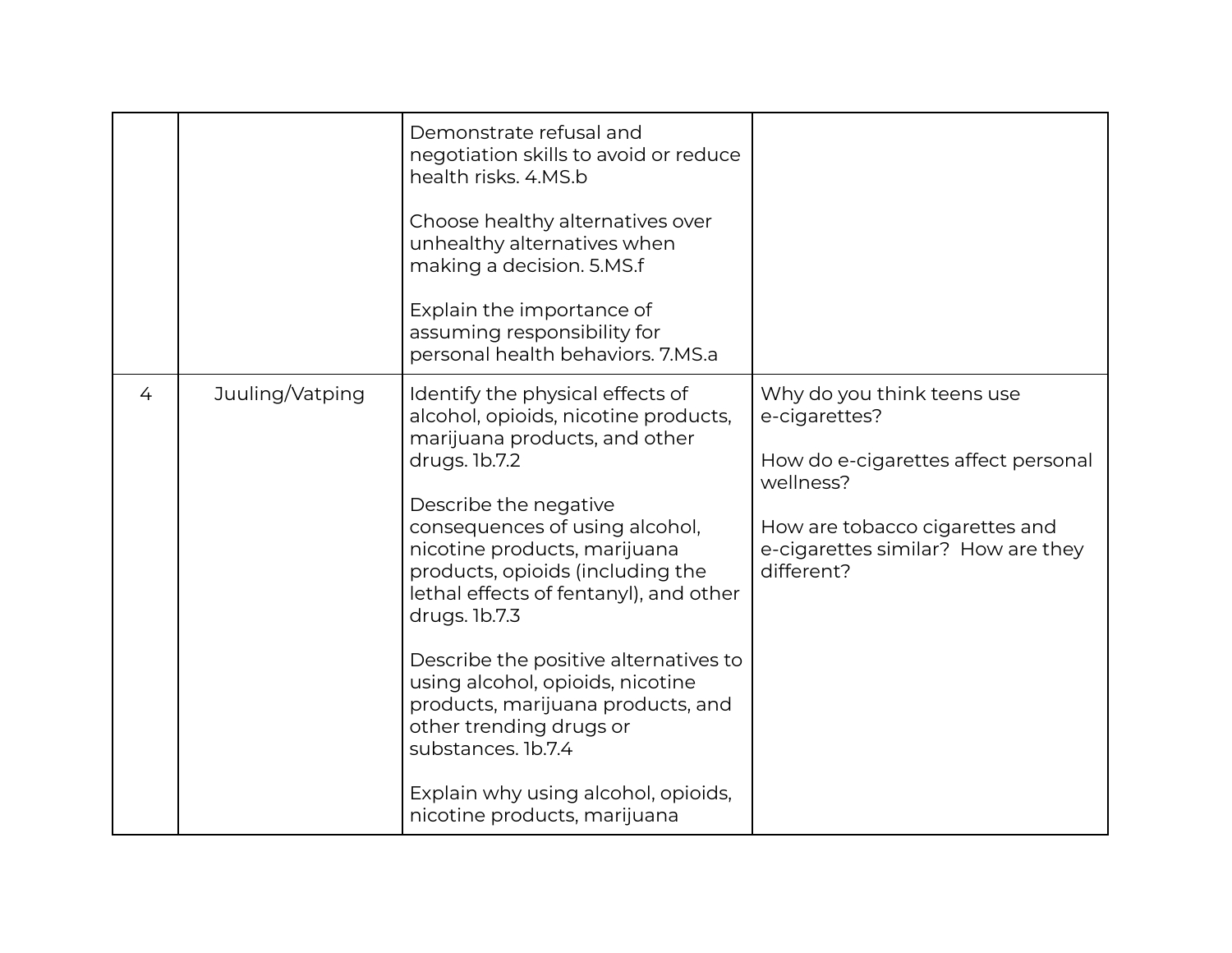|  | products, and other trending drugs<br>or substances is an unhealthy way<br>to manage stress, anxiety, and<br>depression. 1b.7.5           |  |
|--|-------------------------------------------------------------------------------------------------------------------------------------------|--|
|  | Determine the benefits of being<br>drug free from alcohol, opioids,<br>nicotine products, marijuana<br>products, and other drugs. 1.b.7.6 |  |
|  | Describe how peers influence<br>healthy and unhealthy behaviors.<br>2.MS.c                                                                |  |
|  | Analyze how messages from media<br>influence health behaviors, 2.MS.e                                                                     |  |
|  | Explain how the perceptions of<br>norms influence healthy and<br>unhealthy behaviors. 2.MS.g                                              |  |
|  | Explain how the influence of<br>personal values and beliefs on<br>individual health practices and<br>behaviors, 2.MS.h                    |  |
|  | Demonstrate refusal and<br>negotiation skills to avoid or reduce<br>health risks. 4.MS.b                                                  |  |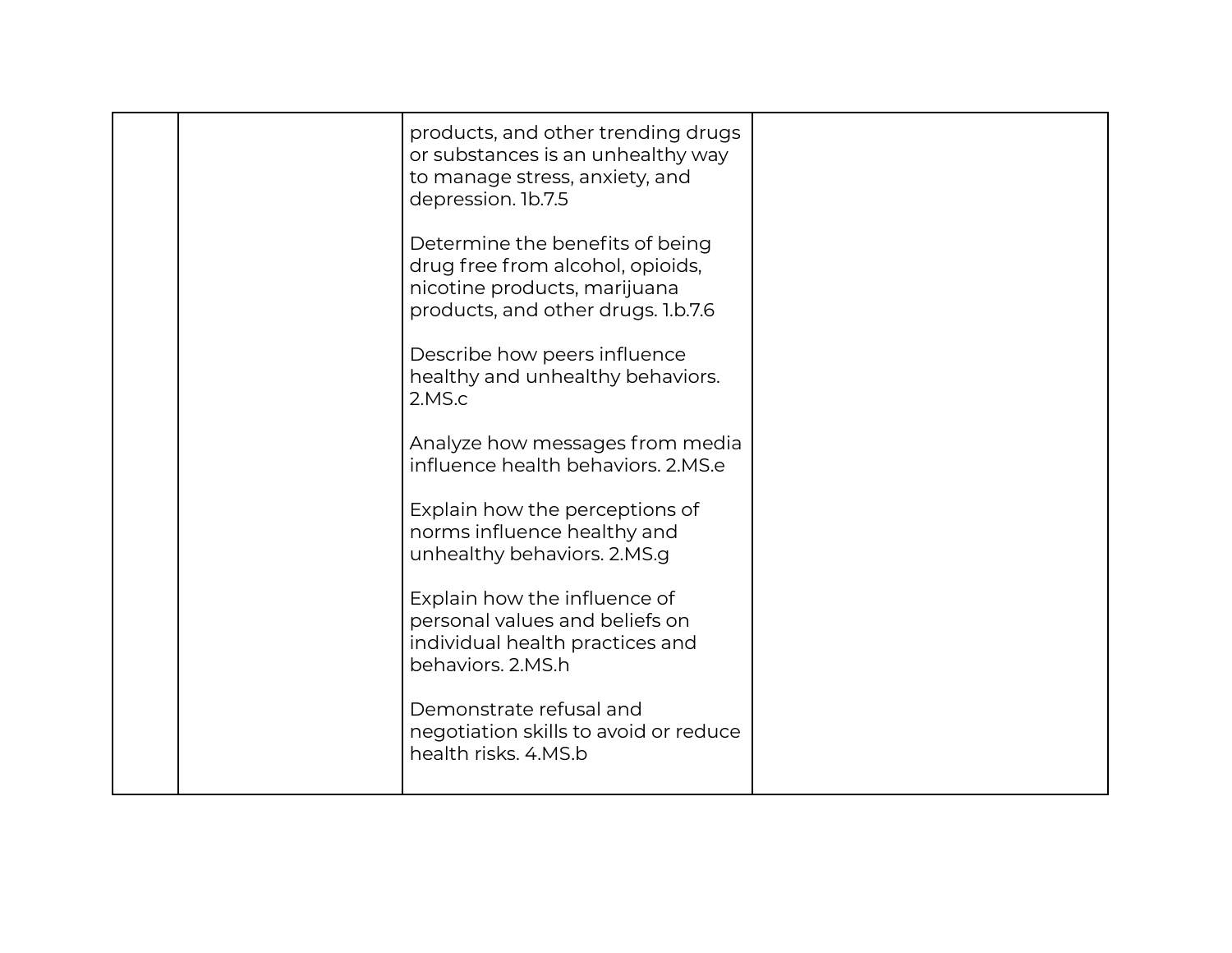|   |           | Choose healthy alternatives over<br>unhealthy alternatives when<br>making a decision. 5.MS.f<br>Explain the importance of<br>assuming responsibility for<br>personal health behaviors. 7.MS.a                                                                                                                                                                                                                                                                                                                                                                                                                                                                                                     |                                                                                                                                                                 |
|---|-----------|---------------------------------------------------------------------------------------------------------------------------------------------------------------------------------------------------------------------------------------------------------------------------------------------------------------------------------------------------------------------------------------------------------------------------------------------------------------------------------------------------------------------------------------------------------------------------------------------------------------------------------------------------------------------------------------------------|-----------------------------------------------------------------------------------------------------------------------------------------------------------------|
| 3 | Marijuana | Identify the physical effects of<br>alcohol, opioids, nicotine products,<br>marijuana products, and other<br>drugs. 1b.7.2<br>Describe the negative<br>consequences of using alcohol,<br>nicotine products, marijuana<br>products, opioids (including the<br>lethal effects of fentanyl), and other<br>drugs. 1b.7.3<br>Describe the positive alternatives to<br>using alcohol, opioids, nicotine<br>products, marijuana products, and<br>other trending drugs or<br>substances. 1b.7.4<br>Explain why using alcohol, opioids,<br>nicotine products, marijuana<br>products, and other trending drugs<br>or substances is an unhealthy way<br>to manage stress, anxiety, and<br>depression. 1b.7.5 | Why would someone experiment<br>with marijuana?<br>What are some short-term effects<br>of marijuana use?<br>What are some long-term effects of<br>marijuna use? |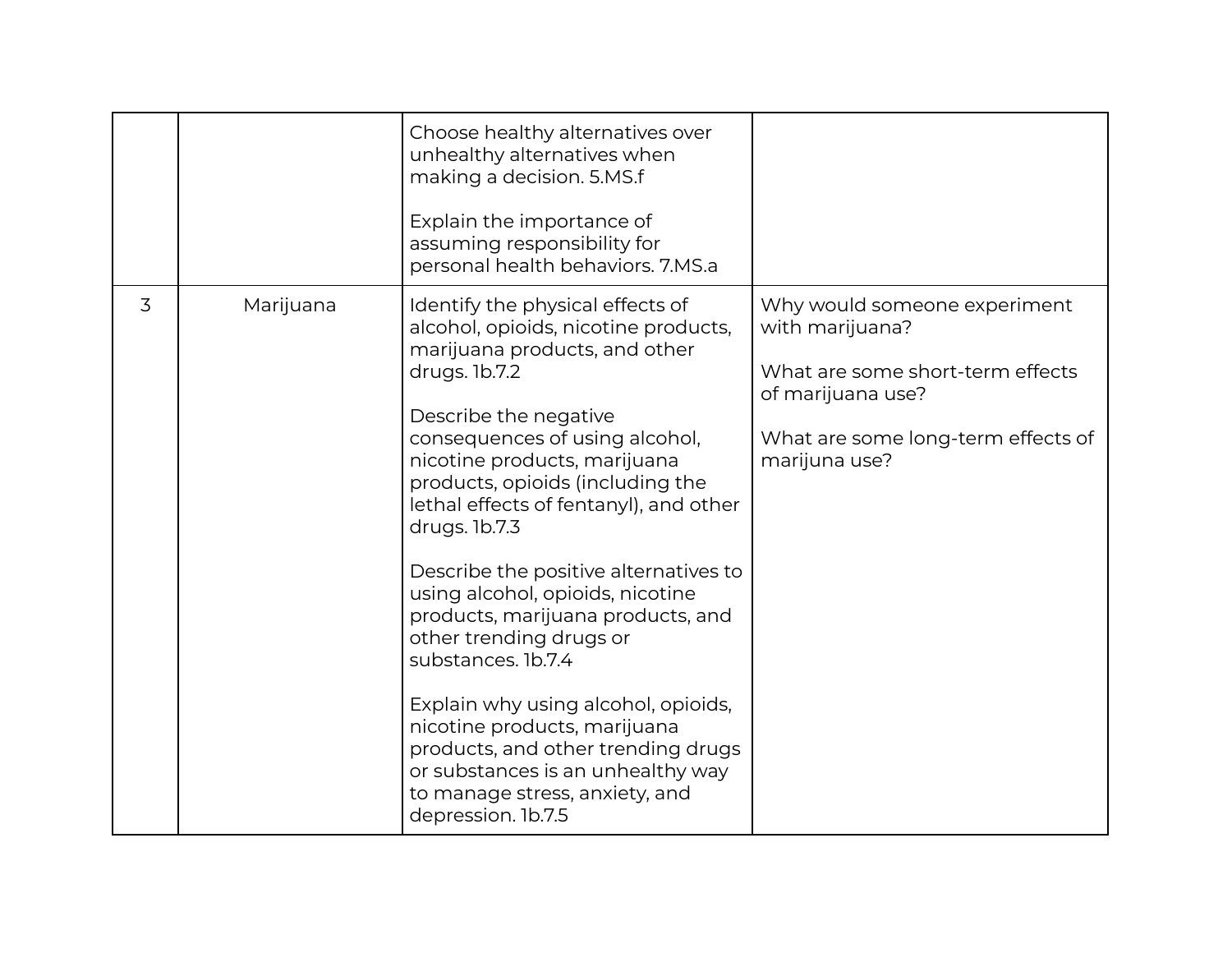|  | Determine the benefits of being<br>drug free from alcohol, opioids,<br>nicotine products, marijuana<br>products, and other drugs. 1.b.7.6<br>Describe how peers influence |  |
|--|---------------------------------------------------------------------------------------------------------------------------------------------------------------------------|--|
|  | healthy and unhealthy behaviors.<br>2.MS.c<br>Analyze how messages from media<br>influence health behaviors. 2.MS.e                                                       |  |
|  | Explain how the perceptions of<br>norms influence healthy and<br>unhealthy behaviors. 2.MS.g                                                                              |  |
|  | Explain how the influence of<br>personal values and beliefs on<br>individual health practices and<br>behaviors, 2.MS.h                                                    |  |
|  | Demonstrate refusal and<br>negotiation skills to avoid or reduce<br>health risks, 4.MS.b                                                                                  |  |
|  | Choose healthy alternatives over<br>unhealthy alternatives when<br>making a decision. 5.MS.f                                                                              |  |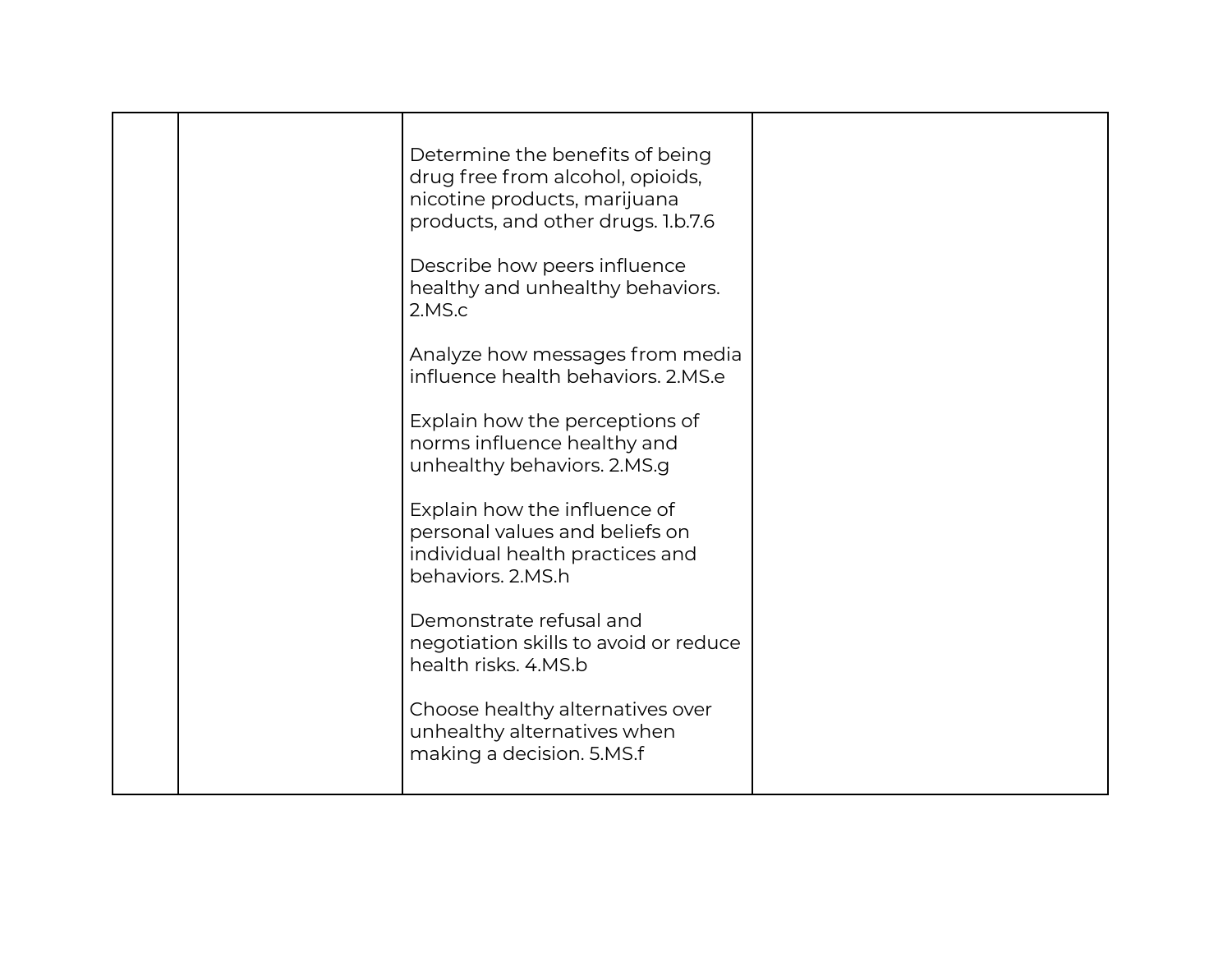|   |                                                                                                                                 | Explain the importance of<br>assuming responsibility for<br>personal health behaviors. 7.MS.a                                                                                                                                                                                                                                                                                                                                                                                                                                                                                                                                                                   |                                                                                                                                      |
|---|---------------------------------------------------------------------------------------------------------------------------------|-----------------------------------------------------------------------------------------------------------------------------------------------------------------------------------------------------------------------------------------------------------------------------------------------------------------------------------------------------------------------------------------------------------------------------------------------------------------------------------------------------------------------------------------------------------------------------------------------------------------------------------------------------------------|--------------------------------------------------------------------------------------------------------------------------------------|
|   | <b>Healthy Eating:</b>                                                                                                          |                                                                                                                                                                                                                                                                                                                                                                                                                                                                                                                                                                                                                                                                 | <b>Healthy Eating Unit Essential</b><br><b>Questions:</b>                                                                            |
| 1 | Nutrition<br>(Note: This content is<br>covered in FACS and<br>is not currently being<br>covered in health<br>education classes) | Explain the interrelationship of the<br>components of wellness. 1a.7.2<br>Explain why the recommended<br>amount of food and food group<br>portions vary by individual. le.7.1<br>Summarize a variety of nutritious<br>food choices for each group. le.7.2<br>Explain the benefit of nutritious<br>foods and the idea that "all foods<br>fit". 1e.7.3<br>Explain the access to foods and<br>personal food choices. le.7.5<br>Summarize the benefits of limiting<br>the consumption of trans fat,<br>saturated fat, added sugar, and<br>sodium. le.7.6<br>Analyze a nutrition facts label to<br>identify foods that are high in<br>sodium and added sugar. le.7.7 | What are the 6 basic nutrients?<br>Which basic nutrient do you think is<br>most important? Why do you think<br>it is most important? |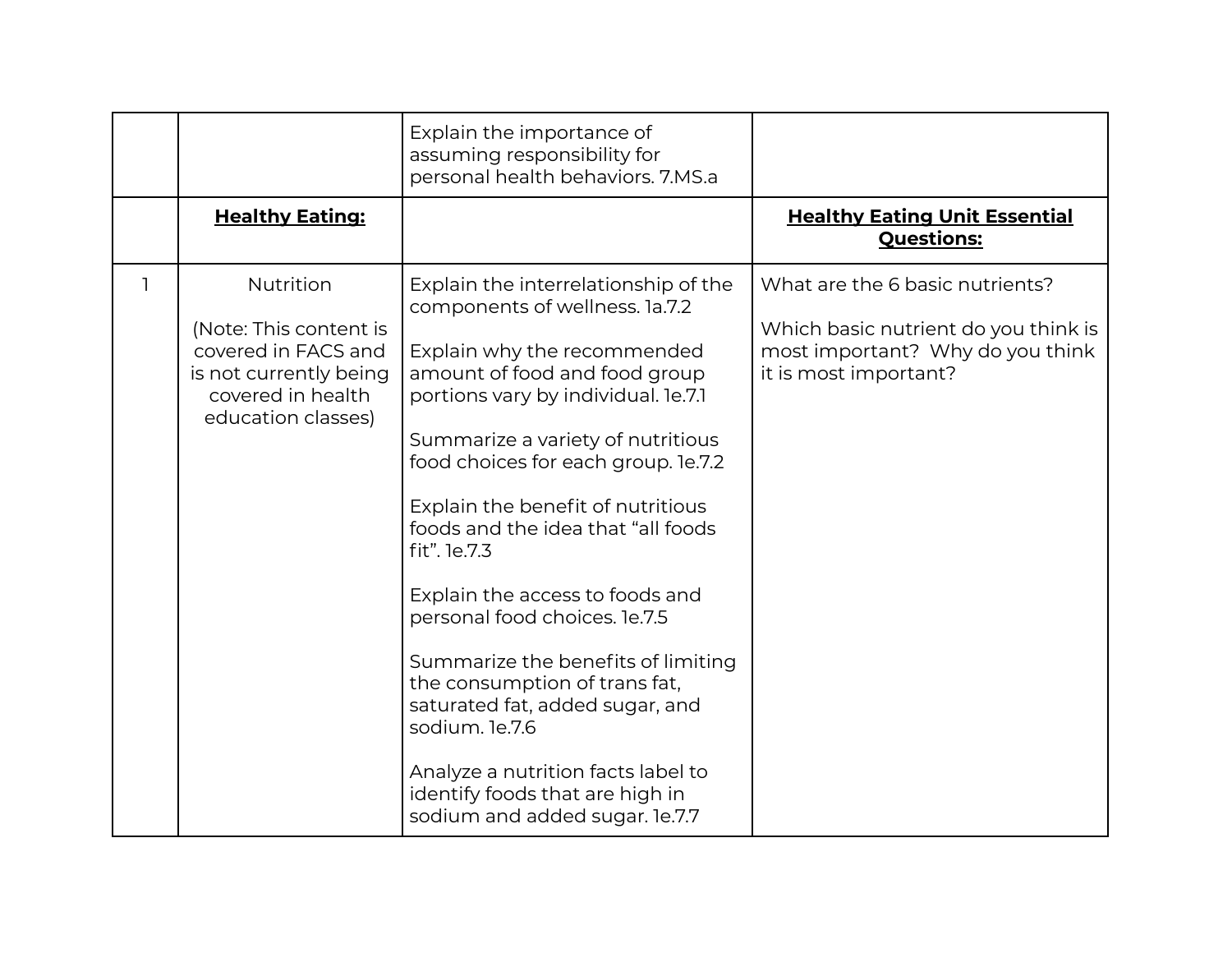| Explain the significance of reading<br>a nutrition facts label ingredient<br>list. 1e.7.8<br>Explain the behavioral and<br>environmental factors that<br>contribute to chronic diseases<br>including cancer, cardiovascular<br>disease, and diabetes. If.7.1<br>Explain how the perceptions of |  |
|------------------------------------------------------------------------------------------------------------------------------------------------------------------------------------------------------------------------------------------------------------------------------------------------|--|
| norms influence healthy and<br>unhealthy behaviors. 2.MS.g<br>Analyze the validity of health<br>information, products, and services.<br>3.MS.a                                                                                                                                                 |  |
| Choose healthy alternatives over<br>unhealthy alternatives when<br>making a decision. 5.MS.f<br>Access personal health practices.<br>6.MS.a<br>Explain the importance of<br>assuming responsibility for<br>personal health behaviors. 7.MS.a                                                   |  |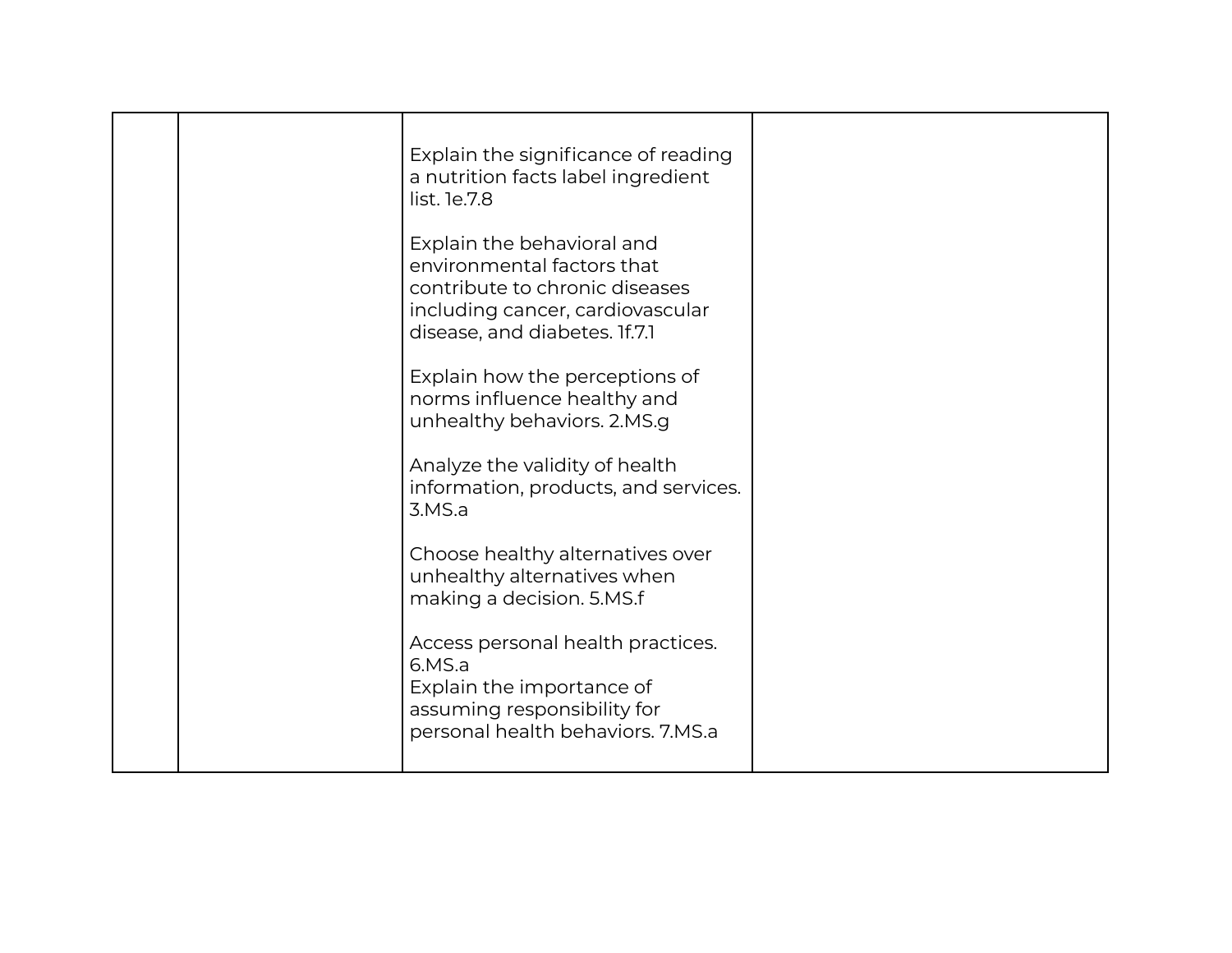| 2 | Body Image | Describe how mental and<br>emotional health can affect<br>health-related behaviors, 1a.7.3                               | If you were a tree, what would you<br>look like? Why?                                                                 |
|---|------------|--------------------------------------------------------------------------------------------------------------------------|-----------------------------------------------------------------------------------------------------------------------|
|   |            | Explain the importance of a<br>positive body image and its<br>implications for mental and<br>physical wellness. 1a.7.16  | In your opinion, what has the most<br>influence on body image? Why?<br>How does the media impact one's<br>body image? |
|   |            | Describe how peers influence<br>healthy and unhealthy behaviors.<br>2.MS.c                                               |                                                                                                                       |
|   |            | Describe how some health risk<br>behaviors can influence the<br>likelihood of engaging in unhealthy<br>behaviors, 2.MS.i |                                                                                                                       |
|   |            | Describe situations that may<br>require professional health services.<br>3.MS.d                                          |                                                                                                                       |
|   |            | Demonstrate how to ask for<br>assistance to enhance the health of<br>self and others. 4.MS.d                             |                                                                                                                       |
|   |            | Assess personal health practices.<br>6.MS.a                                                                              |                                                                                                                       |
|   |            | Explain the importance of<br>assuming responsibility for<br>personal health behaviors. 7.MS.a                            |                                                                                                                       |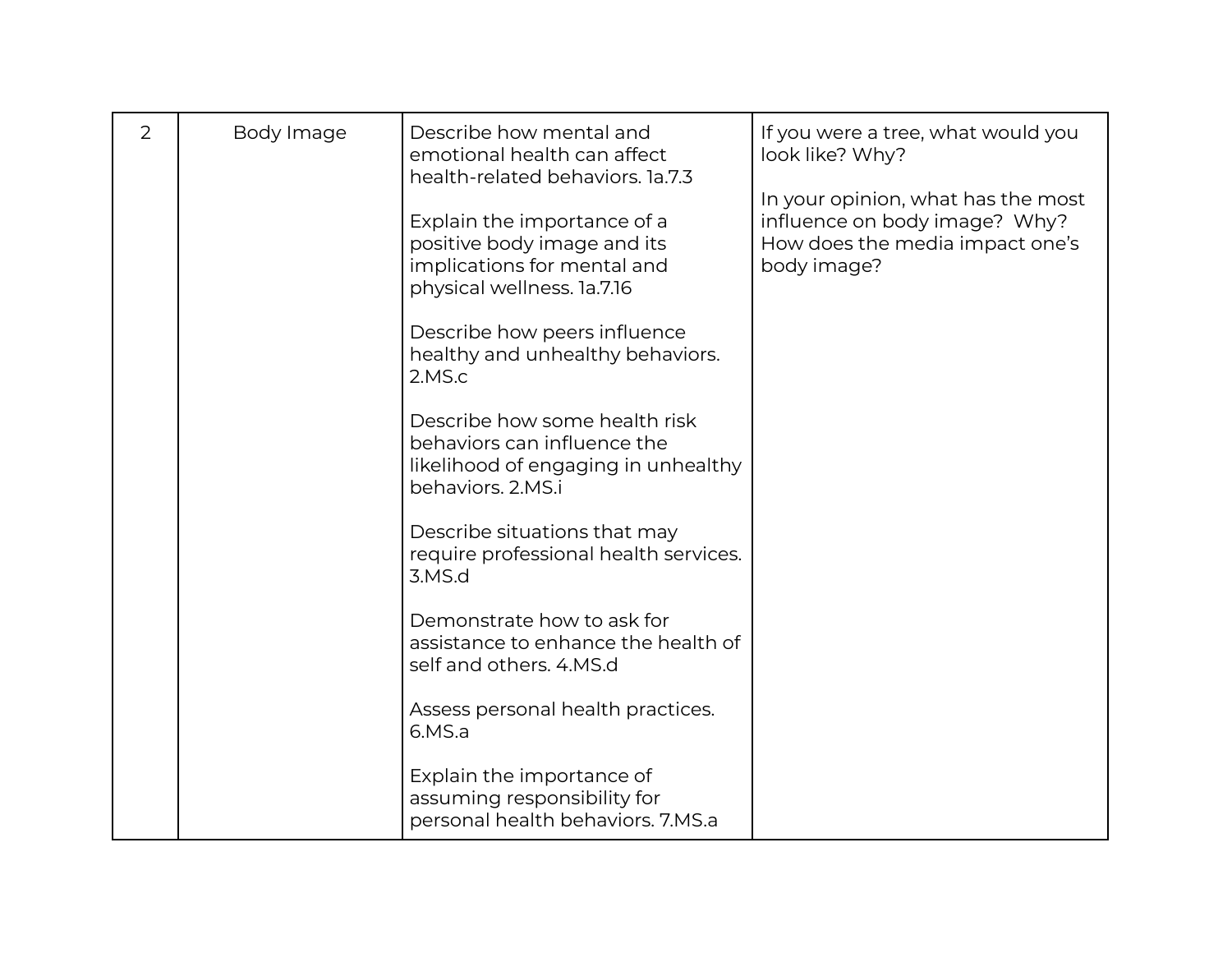| 4 | <b>Eating Disorders</b> | Describe how mental and<br>emotional health can affect<br>health-related behaviors. 1a.7.3                               | What are the 3 most common types<br>of eating disorders?                                                                                          |
|---|-------------------------|--------------------------------------------------------------------------------------------------------------------------|---------------------------------------------------------------------------------------------------------------------------------------------------|
|   |                         | Identify the signs of disordered<br>eating. la.7.17<br>Explain the potential mental and                                  | Which eating disorder do you think<br>is the worst? Defend your answer.<br>If you suspected that your friend<br>developed an eating disorder, how |
|   |                         | physical consequences of<br>disordered eating and why it is<br>important to see professional help.<br>la.7.18            | would you deal with it?<br>How would an eating disorder affect<br>the five areas of personal wellness?                                            |
|   |                         | Examine how the family influences<br>the health of adolescents, 2.MS.a                                                   |                                                                                                                                                   |
|   |                         | Describe how peers influence<br>healthy and unhealthy behaviors.<br>2.MS.c                                               |                                                                                                                                                   |
|   |                         | Describe how some health risk<br>behaviors can influence the<br>likelihood of engaging in unhealthy<br>behaviors, 2.MS.i |                                                                                                                                                   |
|   |                         | Describe situations that may<br>require professional health services.<br>3.MS.d                                          |                                                                                                                                                   |
|   |                         | Demonstrate how to ask for<br>assistance to enhance the health of<br>self and others. 4.MS.d                             |                                                                                                                                                   |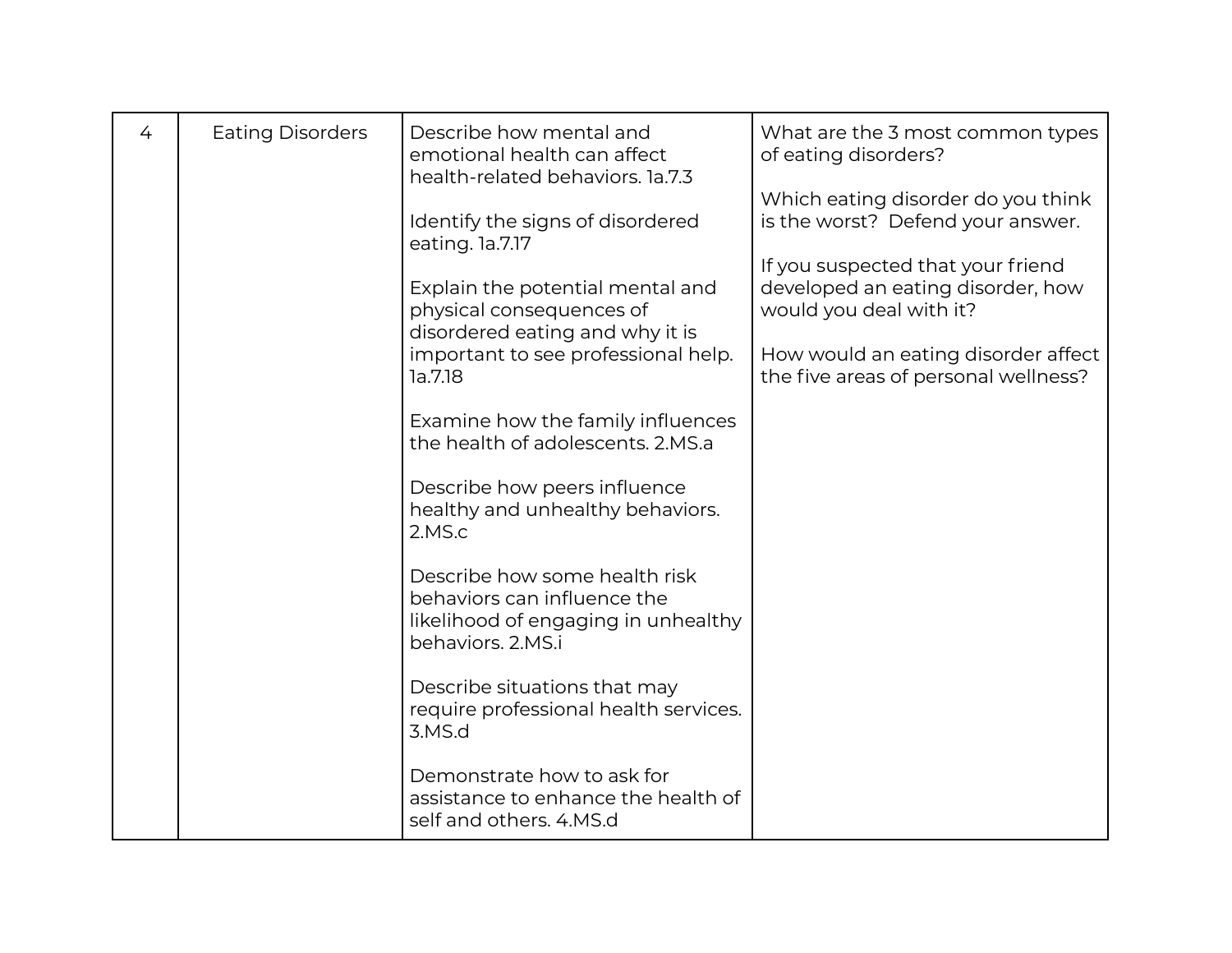|                                                                           | Choose healthy alternatives over<br>unhealthy alternatives when<br>making a decision. 5.MS.f<br>Assess personal health practices.<br>6.MS.a<br>Explain the importance of<br>assuming responsibility for<br>personal health behaviors. 7.MS.a                                                                                                                                                                                                                     |                                                                           |
|---------------------------------------------------------------------------|------------------------------------------------------------------------------------------------------------------------------------------------------------------------------------------------------------------------------------------------------------------------------------------------------------------------------------------------------------------------------------------------------------------------------------------------------------------|---------------------------------------------------------------------------|
| <b>Safety and Violence</b><br><b>Prevention:</b>                          |                                                                                                                                                                                                                                                                                                                                                                                                                                                                  | <b>Safety and Violence Prevention</b><br><b>Unit Essential Questions:</b> |
| Speaker from RCIS on<br>the topic of Safety<br>and Violence<br>Prevention | Identify the importance of telling a<br>trusted adult if you or someone<br>else is experiencing mental or<br>emotional health challenges. 1a.7.7<br>Describe how sharing or posting<br>personal information electronically<br>about self or others on sites can<br>negatively impact mental and<br>emotional health. 1a.7.15<br>Summarize the negative<br>consequences of sending sexually<br>explicit pictures or messages by<br>email or cell phone or posting | Why is it important to have good<br>refusal skills?                       |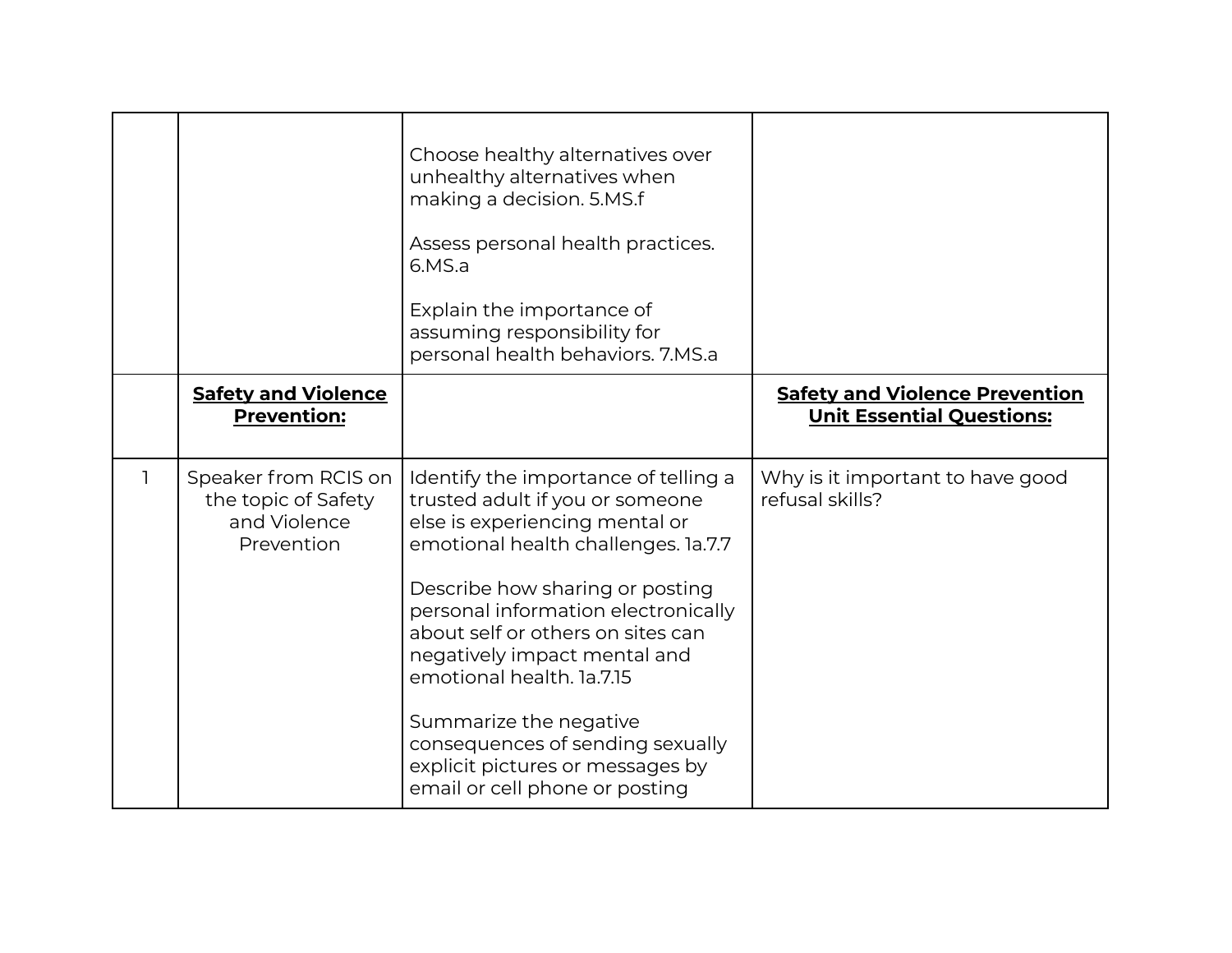|  | sexually explicit pictures on social<br>media sites. 1c.7.18                                                                                                                                                                                        |  |
|--|-----------------------------------------------------------------------------------------------------------------------------------------------------------------------------------------------------------------------------------------------------|--|
|  | Analyze the impact of media<br>influences on harassing and<br>intimidating behaviors. 1d.7.1                                                                                                                                                        |  |
|  | Recognize the inappropriate use of<br>technology as it relates to<br>harassment, stalking, and other<br>intimidating behaviors. 1d.7.3<br>Analyze the influence of peer<br>groups as they relate to harassing<br>and intimidating behaviors. 1d.7.5 |  |
|  | Identify a source of support that a<br>student can go to if they or<br>someone they know is being<br>sexually mistreated, groomed,<br>harassed, abused, assaulted, or<br>exploited. 1d.7.11                                                         |  |
|  | Analyze laws, policies, and<br>consequences related to sexual<br>mistreatment, grooming,<br>harassment, abuse, assault,<br>exploitation, and human trafficking<br>that are designed to protect young<br>people. 1.d.7.12                            |  |
|  | Identify the process of reporting<br>incidents of harassment, stalking,                                                                                                                                                                             |  |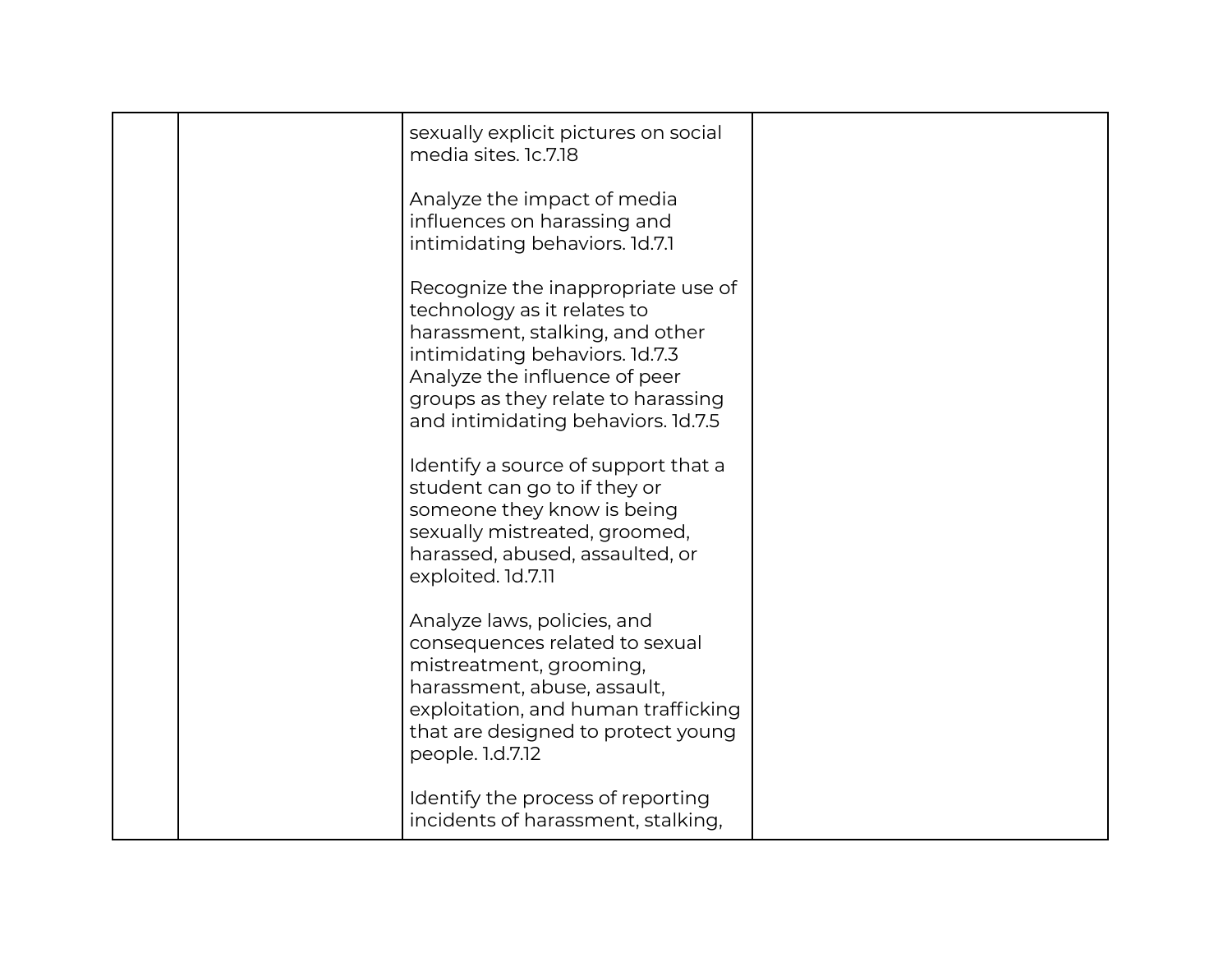|  | and other intimidating behaviors.<br>1d.7.13                                                                                          |  |
|--|---------------------------------------------------------------------------------------------------------------------------------------|--|
|  | Explain why a person who is<br>sexually mistreated, groomed,<br>harassed, abused, assaulted, or<br>exploited is not at fault. 1d.7.15 |  |
|  | Identify the need to empower and<br>support people who experience<br>racism, harassment, or abuse.<br>1d.7.16                         |  |
|  | Discuss what does not constitute<br>sexual consent. 1c.7.4                                                                            |  |
|  | Describe how peers influence<br>healthy and unhealthy behaviors.<br>2.MS.c                                                            |  |
|  | Describe situations that may<br>require professional health services.<br>3.MS.d                                                       |  |
|  | Demonstrate refusal and<br>negotiation skills to avoid or reduce<br>health risks, 4.MS.b                                              |  |
|  | Determine when health-related<br>situations require the application of<br>a thoughtful decision-making<br>process. 5.MS.b             |  |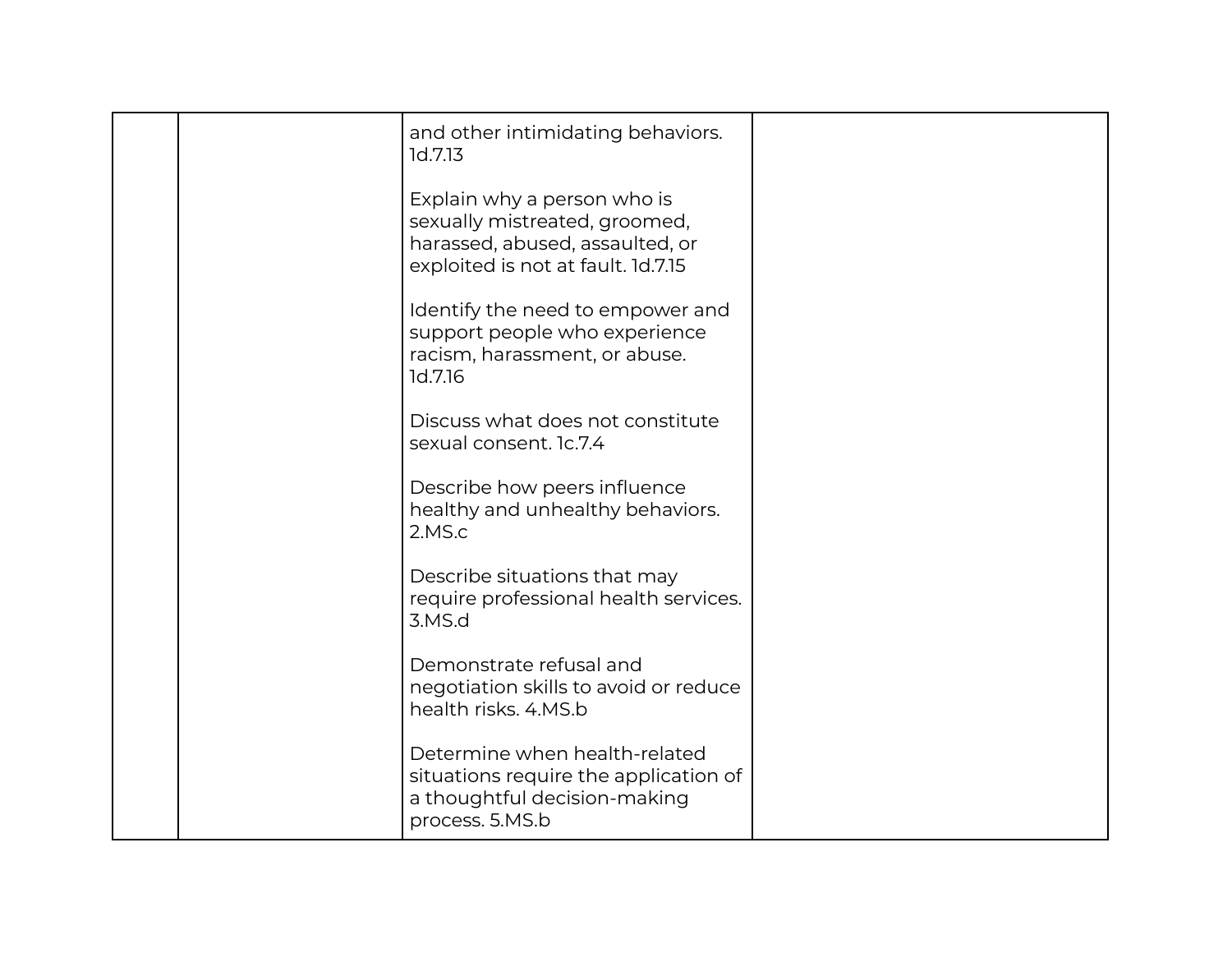|   |                   | Analyze the outcomes of a<br>health-related decision. 5.MS.g<br>Demonstrate healthy practices and<br>behaviors that will maintain or<br>improve the health of self and<br>others. 7.MS.b<br>Demonstrate behaviors that avoid<br>or reduce health risks to self and<br>others. 7.MS.c                                                                                                                                                                                                                                             |                                                                                                                                                                                                                    |
|---|-------------------|----------------------------------------------------------------------------------------------------------------------------------------------------------------------------------------------------------------------------------------------------------------------------------------------------------------------------------------------------------------------------------------------------------------------------------------------------------------------------------------------------------------------------------|--------------------------------------------------------------------------------------------------------------------------------------------------------------------------------------------------------------------|
| 3 | Cell Phone Safety | Identify the importance of telling a<br>trusted adult if you or someone<br>else is experiencing mental or<br>emotional health challenges. 1a.7.7<br>Describe how sharing or posting<br>personal information electronically<br>about self or others on sites can<br>negatively impact mental and<br>emotional health. 1a.7.15<br>Summarize the negative<br>consequences of sending sexually<br>explicit pictures or messages by<br>email or cell phone or posting<br>sexually explicit pictures on social<br>media sites. 1c.7.18 | What emotional risks can arise as a<br>result of irresponsible cell phone<br>use?<br>In what ways can you stay safe<br>online?<br>What do you think is the most<br>important safety rule regarding cell<br>phones? |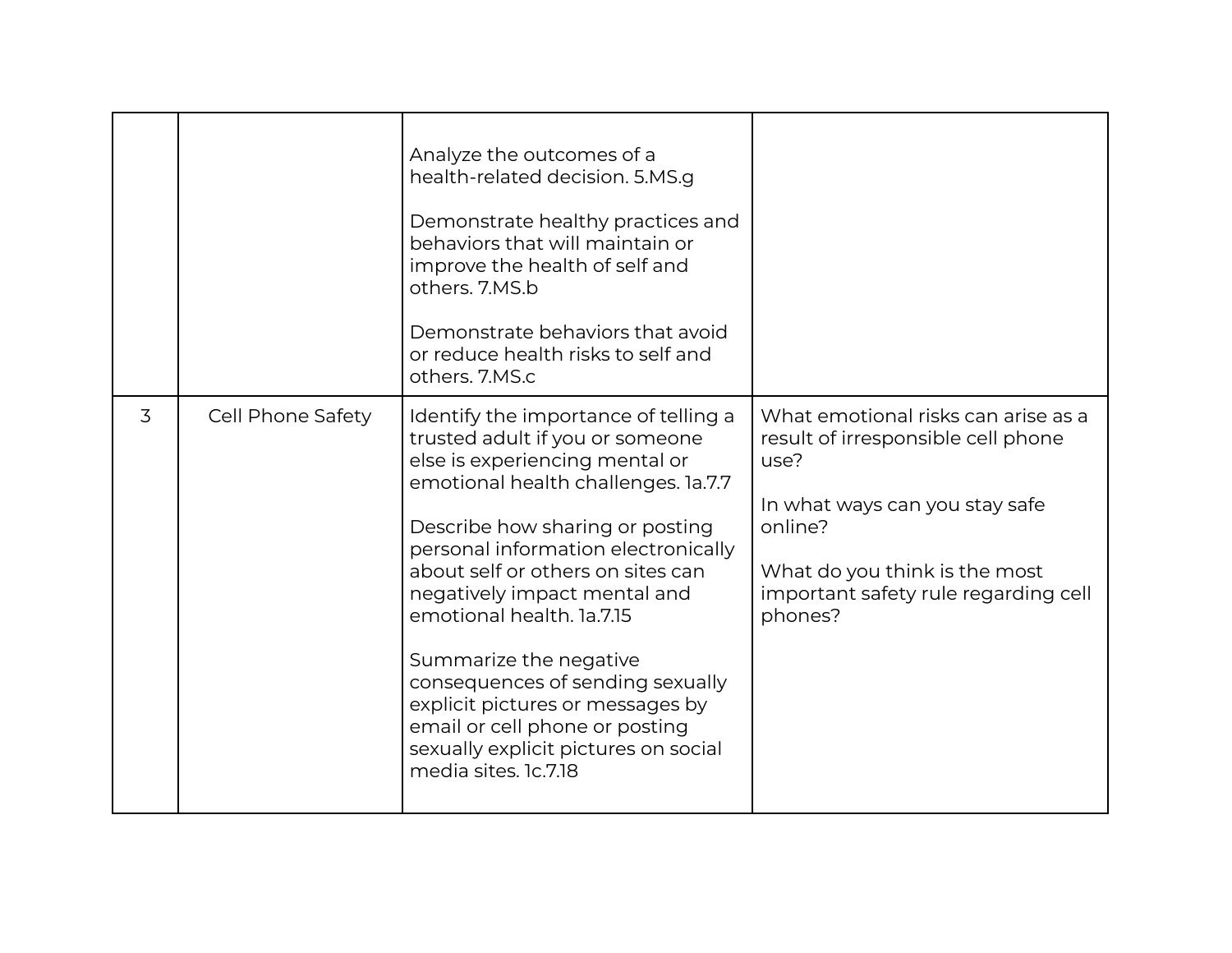| Analyze the impact of media<br>influences on harassing and<br>intimidating behaviors. 1d.7.1<br>Recognize the inappropriate use of<br>technology as it relates to<br>harassment, stalking, and other<br>intimidating behaviors. 1d.7.3 |  |
|----------------------------------------------------------------------------------------------------------------------------------------------------------------------------------------------------------------------------------------|--|
| Analyze the influence of peer<br>groups as they relate to harassing<br>and intimidating behaviors. 1d.7.5                                                                                                                              |  |
| Analyze laws, policies, and<br>consequences related to sexual<br>mistreatment, grooming,<br>harassment, abuse, assault,<br>exploitation, and human trafficking<br>that are designed to protect young<br>people. 1.d.7.12               |  |
| Identify the process of reporting<br>incidents of harassment, stalking,<br>and other intimidating behaviors.<br>1d.7.13                                                                                                                |  |
| Describe how peers influence<br>healthy and unhealthy behaviors.<br>2.MS.c                                                                                                                                                             |  |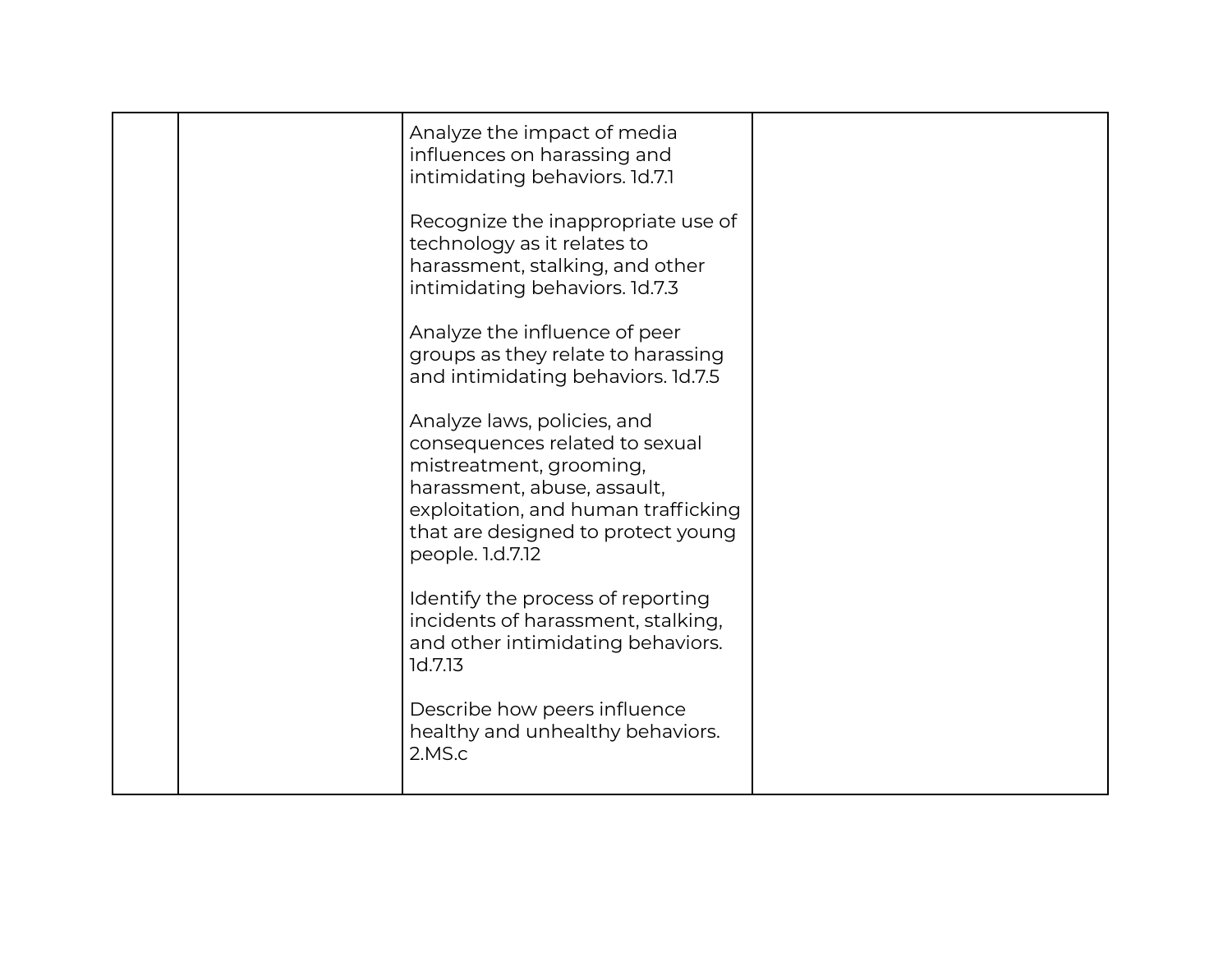|                                                                                                   | Describe situations that may<br>require professional health services.<br>3.MS.d                                           |  |
|---------------------------------------------------------------------------------------------------|---------------------------------------------------------------------------------------------------------------------------|--|
|                                                                                                   | Demonstrate refusal and<br>negotiation skills to avoid or reduce<br>health risks, 4.MS.b                                  |  |
|                                                                                                   | Determine when health-related<br>situations require the application of<br>a thoughtful decision-making<br>process. 5.MS.b |  |
|                                                                                                   | Analyze the outcomes of a<br>health-related decision. 5.MS.g                                                              |  |
|                                                                                                   | Demonstrate healthy practices and<br>behaviors that will maintain or<br>improve the health of self and<br>others. 7.MS.b  |  |
|                                                                                                   | Demonstrate behaviors that avoid<br>or reduce health risks to self and<br>others. 7.MS.c                                  |  |
| <b>Bullying (This is</b><br>covered in Mental &<br><b>Emotional Health</b><br><b>Unit in CCPS</b> |                                                                                                                           |  |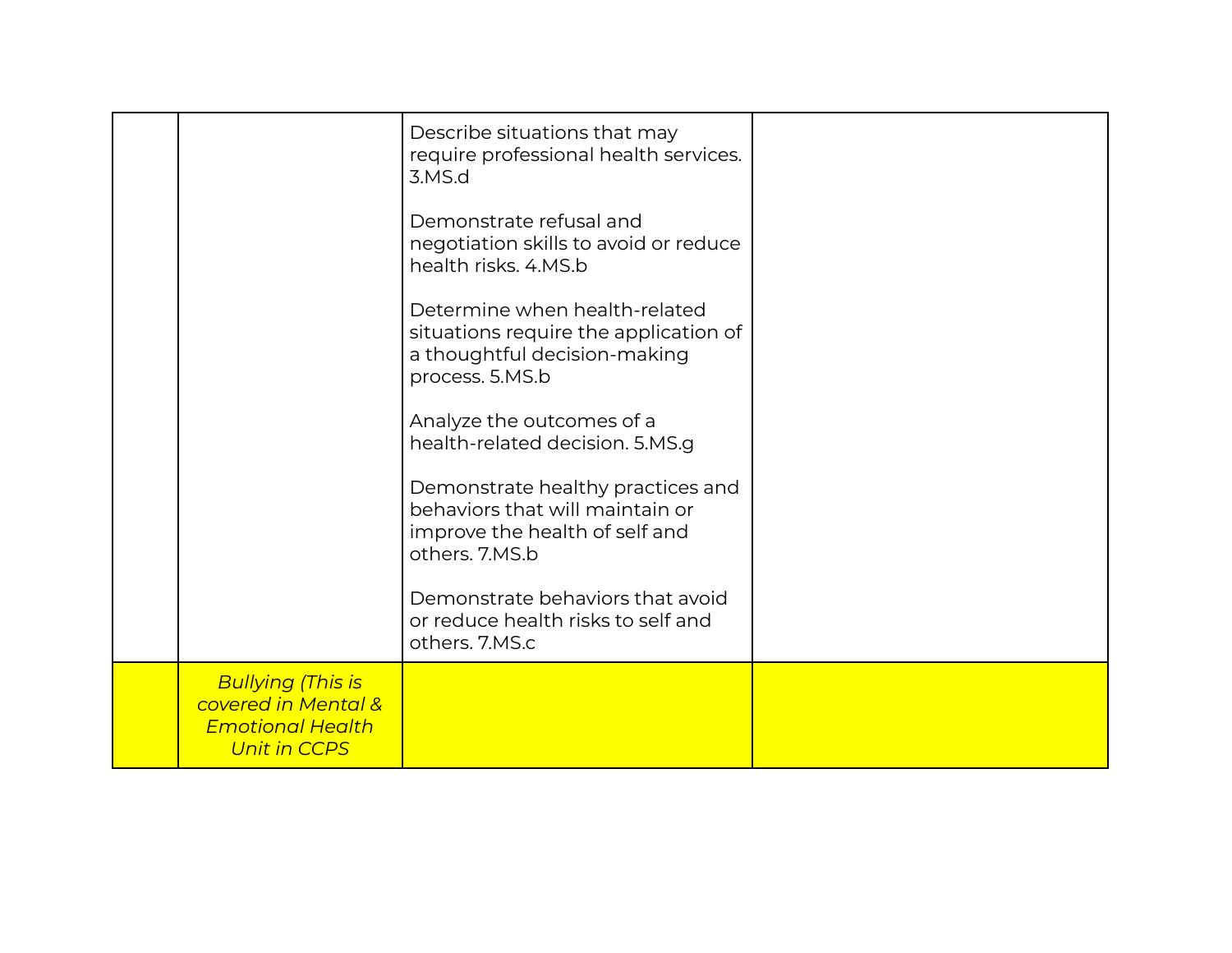| 4 | First Aid &<br><b>Compressions ONLY</b><br><b>CPR</b> | Describe first response procedures<br>needed to treat injuries and other<br>emergencies. 1d.8.1<br>Explain how school and public<br>health policies can influence health<br>promotion and disease prevention.<br>2.MS.i<br>Describe situations that may<br>require professional health services.<br>3.MS.d<br>Locate valid and reliable health<br>products and services. 3.MS.e<br>Assess personal health practices.<br>6.MS.a<br>Demonstrate healthy practices and<br>behaviors that will maintain or<br>improve the health of self and<br>others. 7.MS.b<br>Demonstrate behaviors that avoid<br>or reduce health risks to self and<br>others. 7.MS.c | What is the difference in sudden<br>cardiac arrest and a heart attack?<br>(CPR lesson with PPT)<br>What are the three C's of<br>hands-only CPR? (CPR demo)<br>What are the universal precautions<br>in order to protect yourself when<br>performing basic first aid? |
|---|-------------------------------------------------------|--------------------------------------------------------------------------------------------------------------------------------------------------------------------------------------------------------------------------------------------------------------------------------------------------------------------------------------------------------------------------------------------------------------------------------------------------------------------------------------------------------------------------------------------------------------------------------------------------------------------------------------------------------|----------------------------------------------------------------------------------------------------------------------------------------------------------------------------------------------------------------------------------------------------------------------|
| 2 | First Aid/CPR:<br>Handbook Project                    | Describe first response procedures<br>needed to treat injuries and other<br>emergencies. 1d.8.1                                                                                                                                                                                                                                                                                                                                                                                                                                                                                                                                                        | Why is knowing the skills to provide<br><b>Basic First Aid and Compressions</b><br>ONLY CPR so important? Explain.                                                                                                                                                   |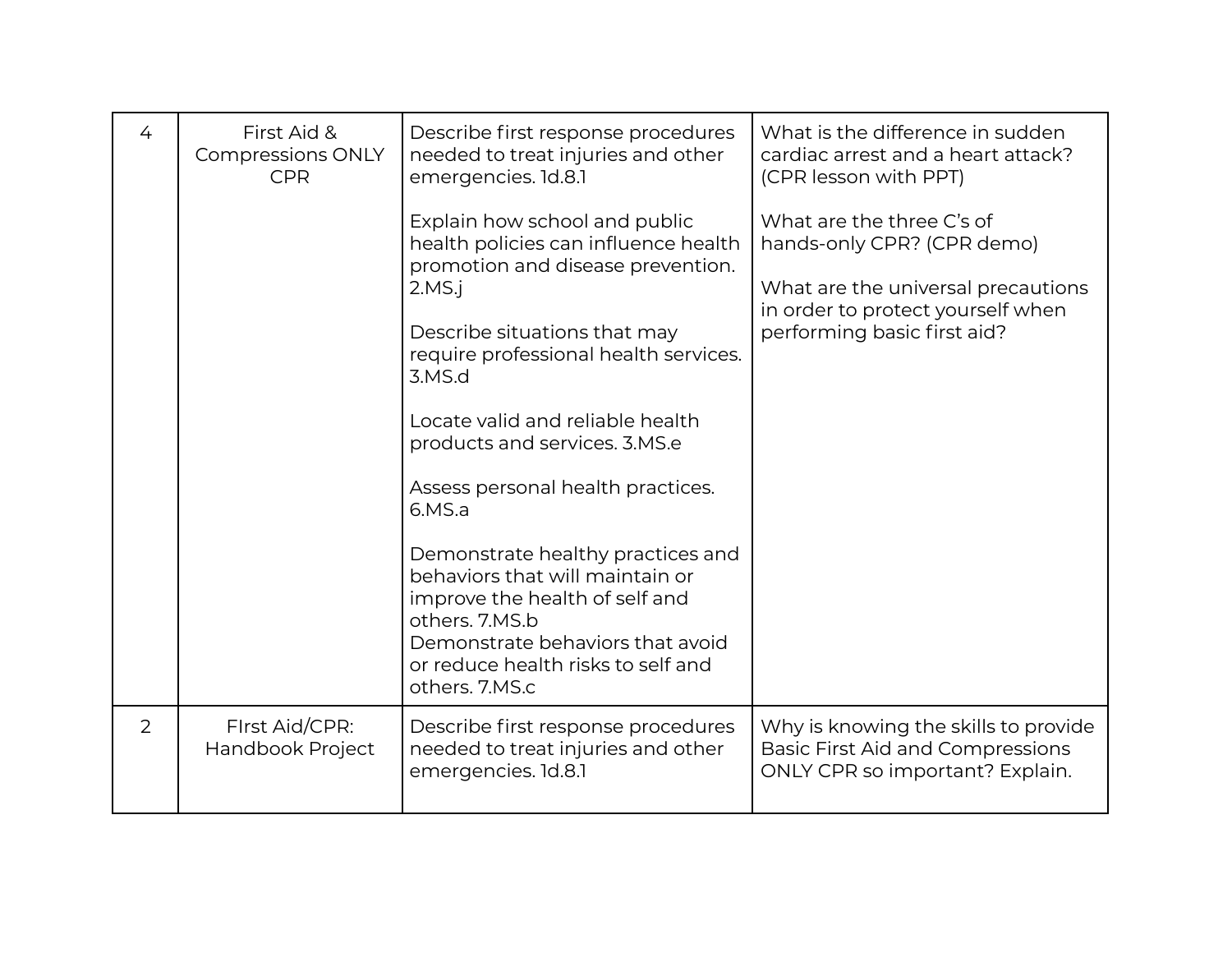|                                                   | Explain how school and public<br>health policies can influence health<br>promotion and disease prevention.<br>2.MS.i<br>Describe situations that may<br>require professional health services.<br>3.MS.d<br>Locate valid and reliable health<br>products and services. 3.MS.e<br>Assess personal health practices.<br>6.MS.a<br>Demonstrate healthy practices and<br>behaviors that will maintain or<br>improve the health of self and<br>others, 7.MS.b<br>Demonstrate behaviors that avoid<br>or reduce health risks to self and<br>others. 7.MS.c |                                                                            |
|---------------------------------------------------|-----------------------------------------------------------------------------------------------------------------------------------------------------------------------------------------------------------------------------------------------------------------------------------------------------------------------------------------------------------------------------------------------------------------------------------------------------------------------------------------------------------------------------------------------------|----------------------------------------------------------------------------|
| <b>Family Life and</b><br><b>Human Sexuality:</b> |                                                                                                                                                                                                                                                                                                                                                                                                                                                                                                                                                     | <b>Family Life and Human Sexuality</b><br><b>Unit Essential Questions:</b> |
| <b>Puberty Review</b>                             | Describe the physical, social, and<br>emotional changes that occur<br>during puberty. 1c.5.3                                                                                                                                                                                                                                                                                                                                                                                                                                                        | What physical and mental changes<br>occur during puberty?                  |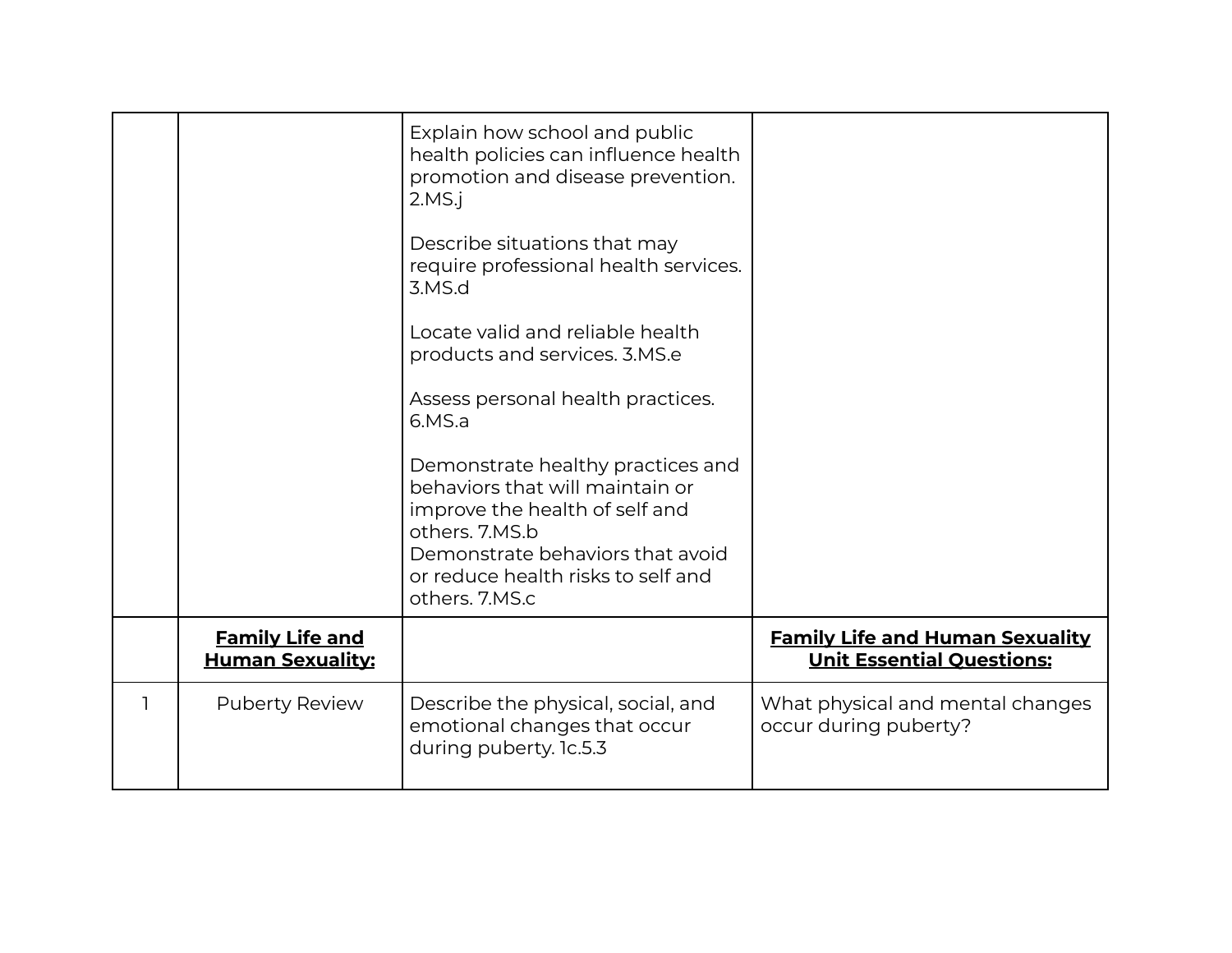|                |                                                | Summarize that the onset and<br>progression of puberty varies<br>considerably. 1c.5.4<br>Describe how puberty prepares<br>human bodies for the potential to<br>reproduce. 1c.5.6<br>Identify that reproduction requires<br>that a sperm and egg join and<br>implant. 1c.5.7 |                                                                                                                                                                                                                             |
|----------------|------------------------------------------------|-----------------------------------------------------------------------------------------------------------------------------------------------------------------------------------------------------------------------------------------------------------------------------|-----------------------------------------------------------------------------------------------------------------------------------------------------------------------------------------------------------------------------|
| $\overline{2}$ | Male/Female<br>Reproductive<br>Systems         | Describe human reproductive<br>systems including medically<br>accurate names for internal and<br>external genitalia and their<br>functions. 1c.7.9                                                                                                                          | What is the main function of the<br>male reproductive system?<br>What is the main function of the<br>female reproductive system?                                                                                            |
| 2              | <b>Sexually Transmitted</b><br>Diseases (STDs) | Identify how the most common<br>Sexually Transmitted Infections<br>(STIs) are transmitted. If.7.3<br>Describe ways to decrease the<br>spread of STIs 1f.7.4<br>Describe the typical signs and<br>symptoms, consequences, and                                                | Why is abstinence the most<br>effective and healthy way to prevent<br>the spread of STDs? (STDs/STIs)<br>What is the difference between viral<br>and bacterial STDs?<br>What are the 4 body fluids that can<br>spread STDs? |